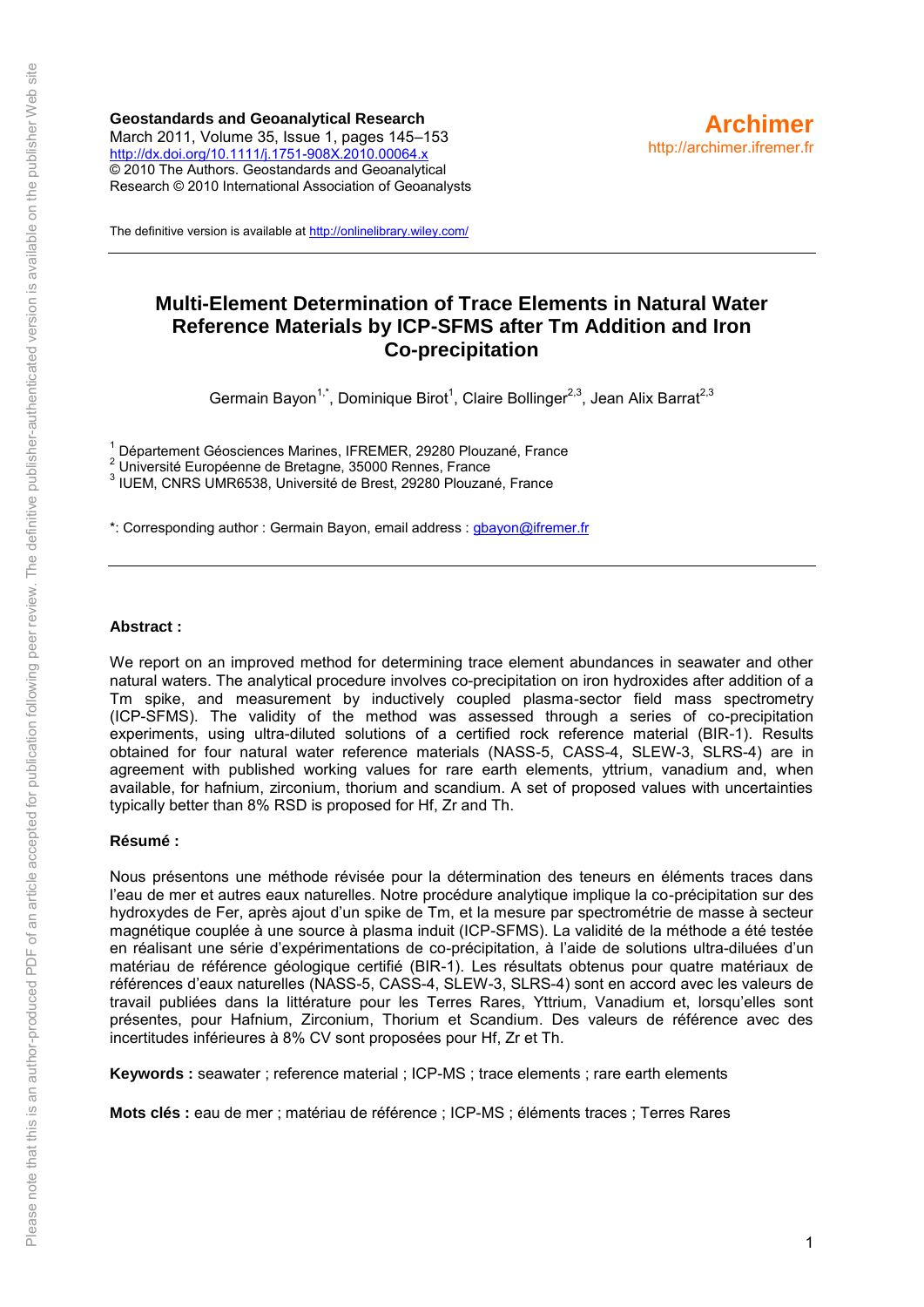# **1. Introduction**

Trace elements are key tracers for identifying the source of elements in seawater and for understanding marine biogeochemical processes (e.g. Bruland and Lohan, 2003). Over the last decades, the advent of analytical techniques have enabled marine geochemists to determine seawater concentrations of most elements in the periodic table, including those occurring at very low concentrations, at the 0.1 ng l-1 level. A number of analytical procedures have been successfully developed for measuring dissolved trace metal abundances in the ocean, using various pre-concentration procedures prior to analysis. The most common methods used to pre-concentrate trace elements include liquid-liquid extraction (e.g. Shabani et al., 1990; Aggarwal et al., 1996; Bau and Dulski, 1996), ion exchange resins (e.g. Esser et al., 1994; Yabutani et al., 2001; Zhu et al., 2005), and coprecipitation onto oxides (e.g. Akagi et al., 1985; Greaves et al., 1989; Shaw et al., 2003) or other mineral phases (e.g. Grindberg et al., 2005). Isotope dilution (ID) mass spectrometry has usually been the method of choice for determining trace element concentrations in the ocean with low measurement uncertainty (e.g. Greaves et al., 1989; Wu and Boyle, 1997; McKelvey and Orians, 1998; Shaw et al., 2003). Inductively coupled plasma mass spectrometry (ICP-MS) methods, without the ID technique, have also proved to be highly reliable for determining dissolved element traces in seawater, and to be particularly wellsuited for routine measurements (e.g. Shabani et al., 1990; Möller et al., 1992; Rodushkin and Ruth, 1997; Willie and Sturgeon, 2001). The validation of these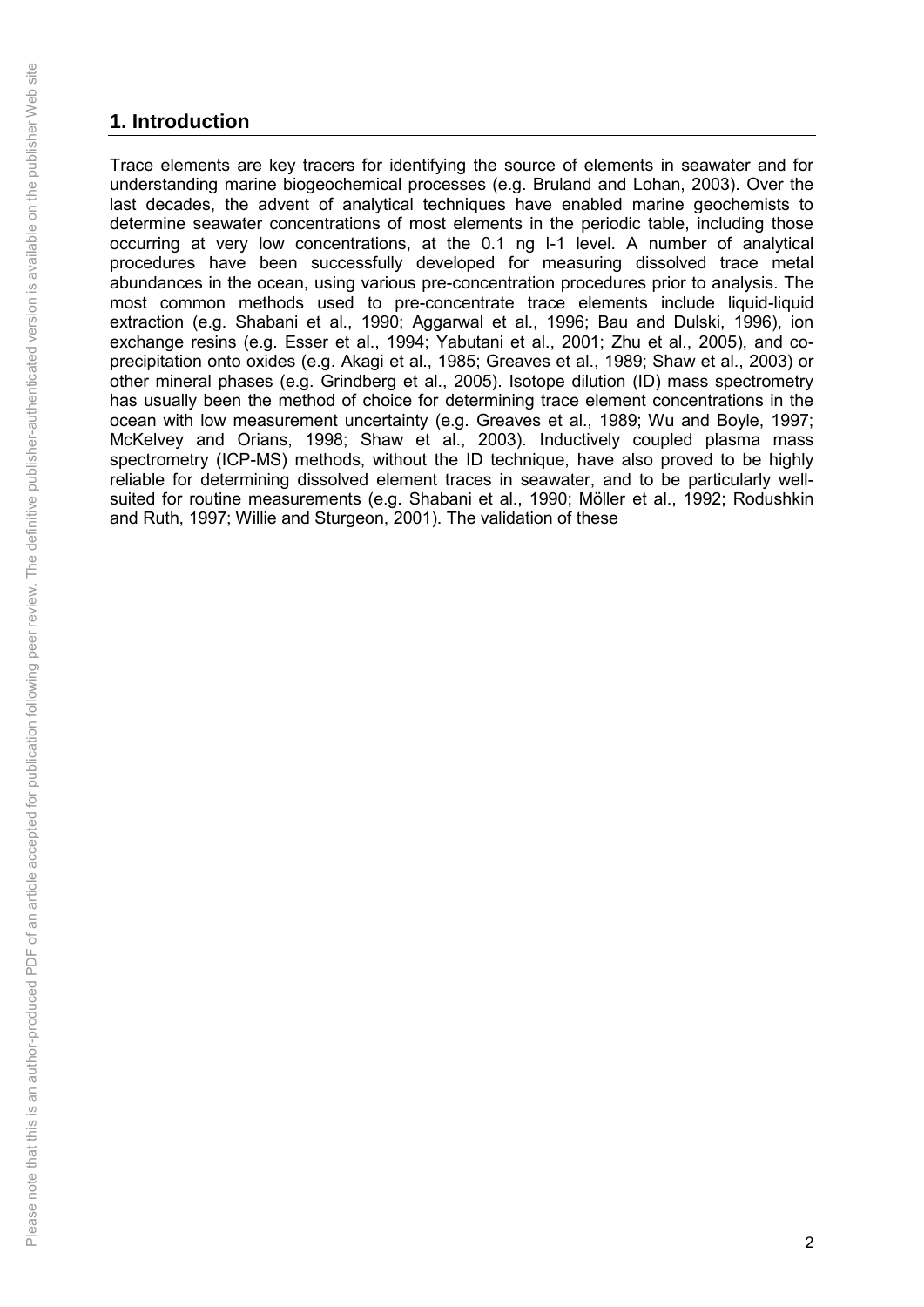ICP-MS methods is crucially dependent upon the analysis of well-characterized certified reference materials (CRMs). To date, however, many trace elements in seawater (e.g. Hf, Zr, Th, Sc) are still not well characterized in the natural water CRMs commonly used for procedure validation.

Here, we report on an improved method for the determination of several trace metals in natural waters, including elements characterized by very low abundance (sub-0.1 to 1 ng  $I<sup>-1</sup>$ ) in the ocean, such as REEs, Hf, Th and Sc. Our method is based on the procedure developed recently by Bayon et al. (2009), and applied successfully to a wide range of geological samples. It involves addition of a Tm spike and pre-concentration using iron co-precipitation, prior to analysis by ICP-SFMS. The addition of a small amount of Tm to the sample produces a positive Tm anomaly in the resulting REE pattern, which allows calculation of precise trace element concentrations.

## **Experimental**

## **Reagents and materials**

Ultra-pure Milli-Q (18.2 M $\Omega$  cm) Millipore<sup>®</sup> water was used throughout the course of our experiments, together with nitric and hydrochloric acid solutions (commercial grade, Merck) purified twice using a sub-boiling system, and ultra-pure hydrofluoric acid solution (HIPERPUR-PLUS<sup>®</sup>, Panreac). High-quality ammonia solution (~ 25%, ARISTAR<sup>®</sup>, VWR BDH Prolabo), and Fe  $(10,000 \text{ µg ml}^{-1}$ , Specpure<sup>®</sup>) and Tm (custom-grade, CGTM1-1, Inorganic Ventures inc.) standard solutions were used for co-precipitation. The Fe solution was taken up in 4 mol  $1^1$  HCl, and loaded onto a column filled with cation-exchange AG 50W-X8 resin (Bio-Rad Laboratories). This purification step led to significantly improved blanks for La and Ce, which were both retained on the AG 50W-X8 resin. All polypropylene Nalgene<sup>®</sup> bottles and Savillex<sup>®</sup> jars used in this study were pre-cleaned thoroughly with mixed nitric (10% v/v) and HF (1% v/v) solutions before use.

Four CRMs purchased from the National Research Council of Canada (NRCC) were analysed to validate our procedure: CASS-4 (nearshore seawater); NASS-5 (seawater), SLEW-3 (estuarine water), and SLRS-4 (river water). These reference materials are certified for a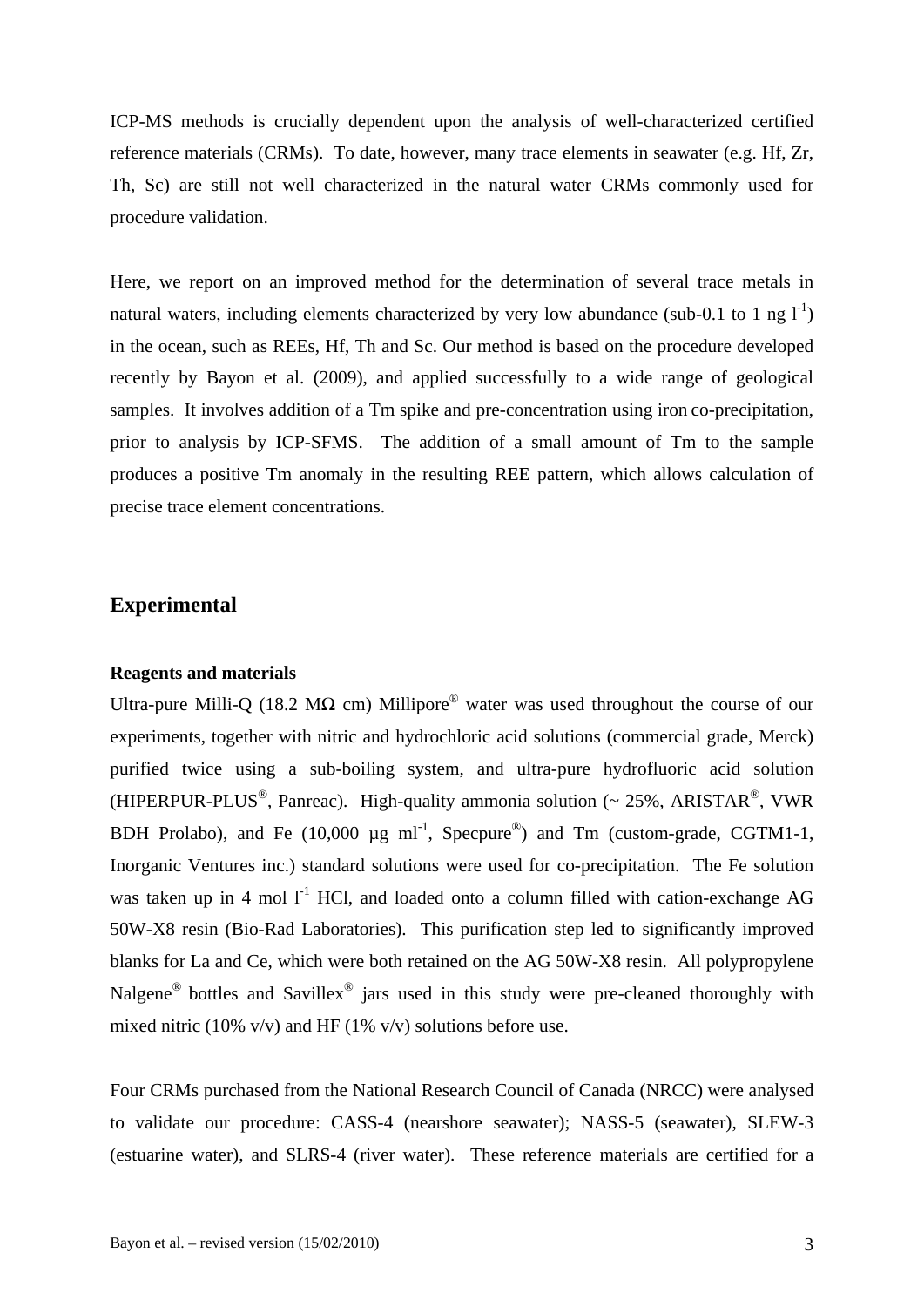wide range of trace elements (e.g. As, Cd, Cr, Co, Cu, Fe, Pb, Mn, Mo, Ni, U, V, Zn), and are now relatively well characterized for the REEs (e.g. Lawrence and Kamber, 2007). To the best of our knowledge, however, there are no or only few published data for Hf, Zr, Th and Sc concentrations in these natural water CRMs. One well-characterized rock reference material (basalt BIR-1, United States Geological Survey, USGS) was also used for co-precipitation experiments. External calibration and correction for instrumental drift was performed using the basalt reference material BHVO-2 (USGS).

### **Co-precipitation experiments**

A series of co-precipitation experiments was conducted in order to determine the best suited procedure. Experiments were made using an ultra-diluted solution ( $\sim X$  2,500,000) of the rock reference material BIR-1. About 50 mg of BIR-1 powder were weighed carefully, digested on a hotplate (24 h at 130°C) with a mixed (3:1) concentrated HF and HCl solution, then dried down and taken up in 6 mol  $I<sup>-1</sup>$  HCl. An aliquot of the 'mother solution' was then weighed carefully, dried down and diluted accordingly to produce a 2-L weakly-acidified solution (pH  $\approx$  1) with seawater-like trace metal concentrations (i.e. around 1 ng  $1^{-1}$ ). Four series of four 100 ml aliquots of that ultra-diluted BIR-1 solution were then processed for the co-precipitation experiments under different conditions, for temperature and total duration ranging from  $\sim 20^{\circ}$ C to 140°C and from three hours to five days, respectively: 1) coprecipitation at room temperature during 36 h; 2) five-day co-precipitation at room temperature; 3) five-day co-precipitation in an oven at 70°C; and 4) three-hour coprecipitation on a hotplate at 140°C.

## **Procedure**

One hundred ml of natural water CRM (or ultra-diluted BIR-1 solution) were transferred into an acid-cleaned 125 ml Nalgene HDPE bottle (for the experiments conducted at room temperature or in the oven at 70°C), or a 125 ml Savillex PFA jar (for the experiments performed on hotplate), and weighed. About 1 ng of Tm (in solution) was then added to the bottle (or jar), and weighed carefully. About 600 µl of our purified Fe solution was also added to the bottle (or jar). After shaking thoroughly the bottle (or jar), ammonia solution was added drop wise, with occasional stirring, until Fe-hydroxide precipitation occurs (i.e. appearance of an orange color at  $pH \sim 8 - 8.5$ ).

After completion of the experiment, the solution was rinsed into a pre-cleaned centrifuge tube and centrifuged for 3 min at 3000 rpm. The clear supernatant was decanted and the centrifuge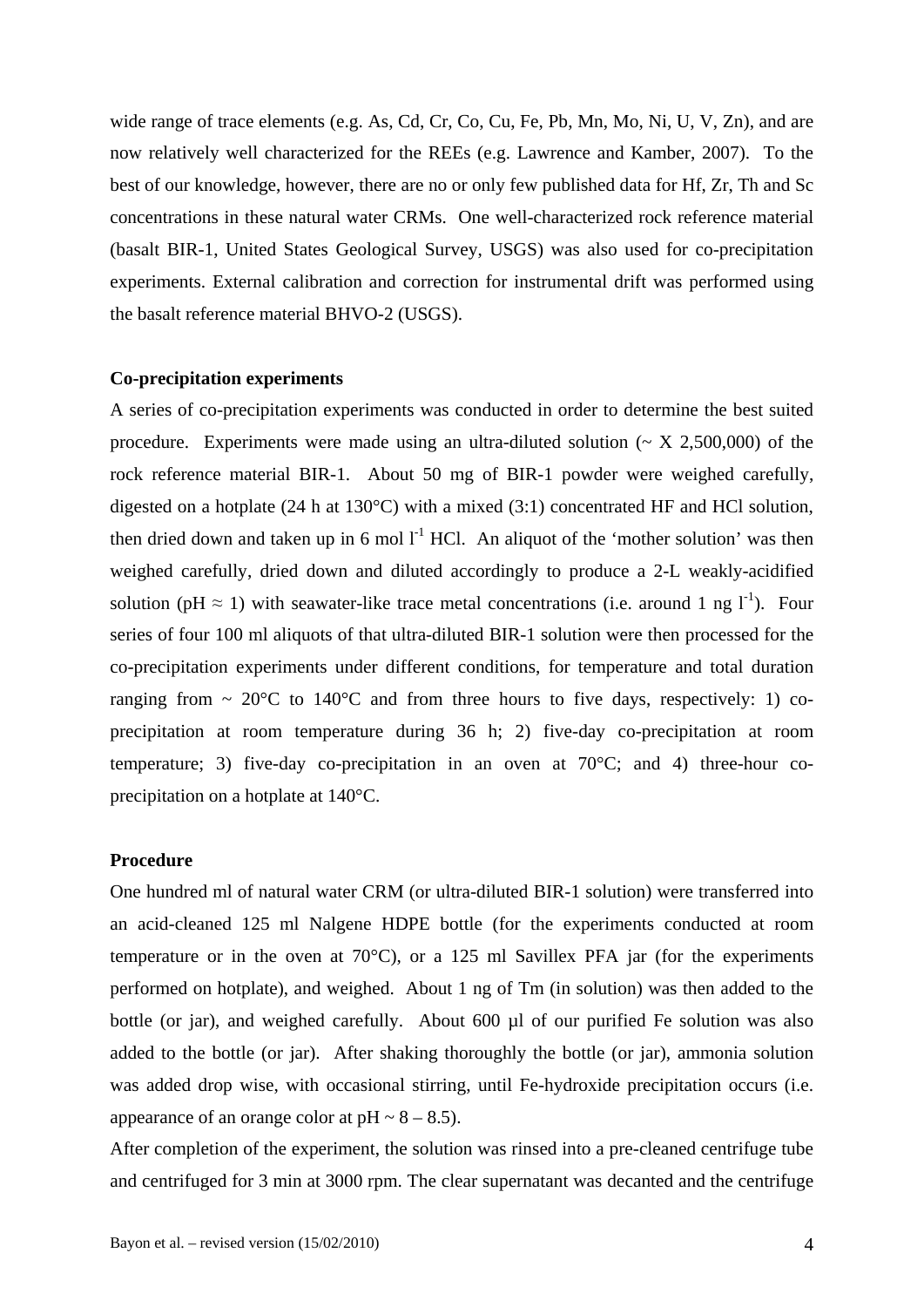tube was filled with 40 ml of ultra-pure water, stirred, and then centrifuged again. The same procedure was repeated once more in order to wash completely the iron hydroxides. The Fe hydroxides were then dissolved in 6M HCl, dried down on hotplate, taken up in 300 µl 3M HNO3, and diluted to 3 ml ultra-pure water prior to measurement by ICP-SFMS.

#### **Instrumentation and analysis**

The measurements were made at the Pôle Spectrometrie Océan (PSO), Brest. The instrument used was a ELEMENT 2 ICP-SFMS (Thermo Scientific, Bremen, Germany), equipped with an ASX 100 autosampler (CETAC Technologies, Omaha, NE, USA). The ELEMENT2 was operated in low (LRM, m/ $\Delta$ m approx. 300) and medium (MRM, m/ $\Delta$ m=4500) resolution modes, depending on the required sensitivity and potential interferences for each element. The instrumental operating conditions and measuring parameters are given in Table 1. The REEs were analysed with the low resolution mode to enhance sensitivity, but were corrected for interferences, following the procedure of Bayon et al. (2009).

Elemental concentrations in the studied samples were calculated using the Tm addition method (Barrat et al., 1996). The addition of a small amount of Tm to the sample produces a positive Tm anomaly in the resulting REE pattern, which allows calculation of precise trace element concentrations. Details on the calculations can be found in Bayon et al. (2009). Briefly, the raw data were calibrated against an unspiked (no added Tm) BHVO-2 reference solution (diluted  $\sim$  10,000 times), run after every three samples in order to correct for the instrumental drift. The BHVO-2 values used for the calculations (Barrat et al., 2007) are given in Table 1. Elemental abundances in the sample analysed are then calculated using the mass of sample spiked with Tm and the amount of Tm added. Polyatomic oxide and hydroxide interferences were corrected using oxide formation rates determined by analysing solutions of ultra-pure water,  $Ba + Ce$ ,  $Pr + Nd$  and  $Sm + Eu + Gd + Tb$  at the beginning of the measurement cycle (Bayon et al., 2009). Oxide formation rates during the course of this study were generally  $\sim 0.1\%$  for BaO+/Ba+,  $\lt 0.1\%$  for CeOH+/Ce+ and  $\sim 3\%$  for PrO+/Pr+. Barium oxide interference on the <sup>151</sup>Eu signal averaged ~7% for SLRS-4, ~10% for NASS-5, ~15% for CASS-4, and ~35% for SLEW-3. Cerium hydroxide and Pr oxide interferences on the 157Gd signal were significant, ranging from 12% for SLEW-3 to 30% for SLRS-4. The <sup>143</sup>Nd oxide interference on <sup>159</sup>Tb was also significant, from ~6% (SLEW-3) to ~16% (SLRS-4). Oxide and hydroxide interference corrections for all other REE were negligible.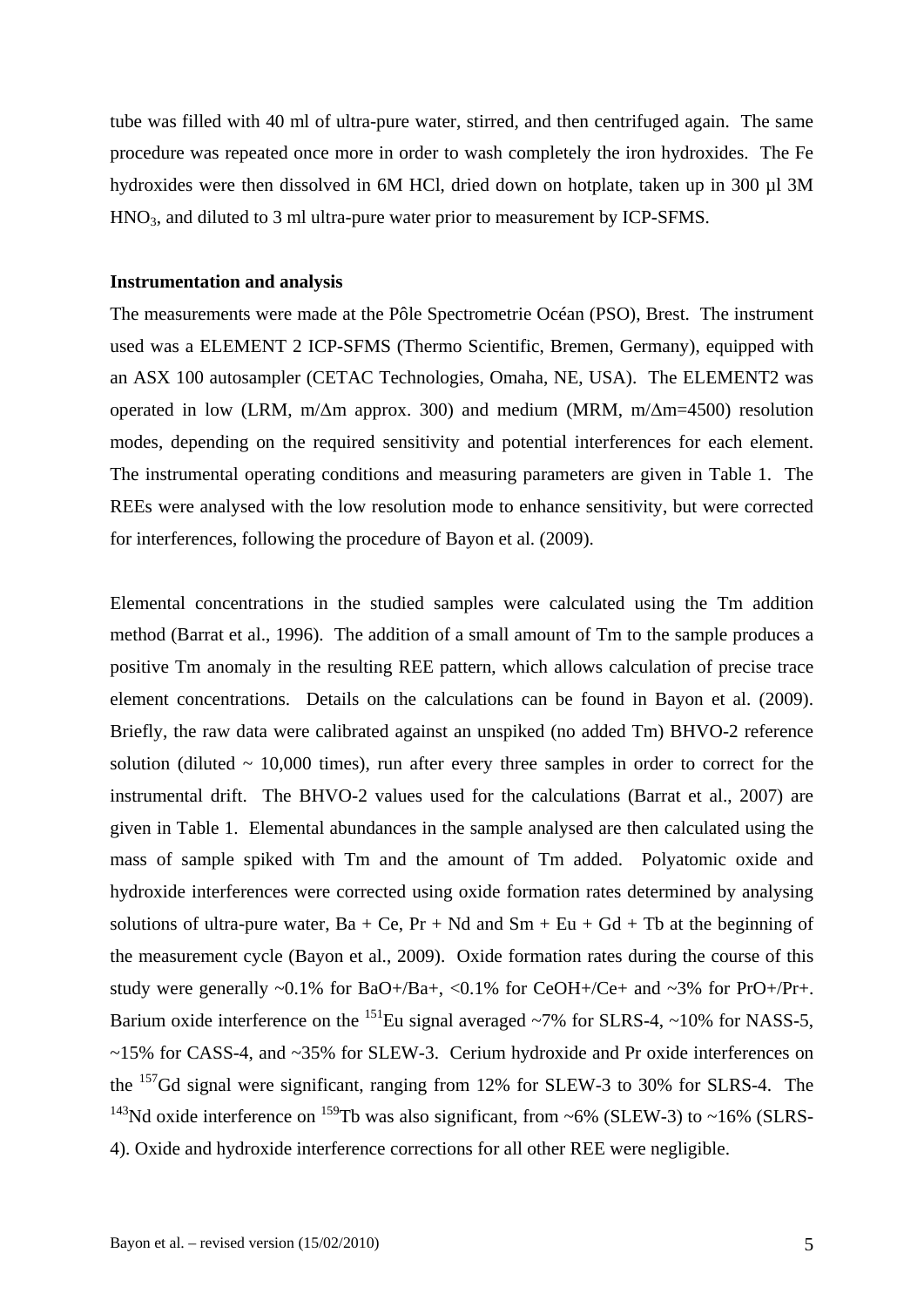## **Results and discussion**

#### **Iron co-precipitation**

Results of the co-precipitation tests are shown in Fig. 1, expressed as the mean deviation of our measurements relative the ultra-diluted BIR-1 solution used for the experiments. The BIR-1 concentrations (Jochum et al., 2005) and associated uncertainties (1 standard deviation) used for calculations are given in Table 2. For a large number of elements (Y, Ce, Pr, Nd, Sm, Eu, Gd, Tb, Dy, Ho, Er, Yb, Lu, Hf, Sc, V), mean concentrations agree well, within error, with those calculated for our ultra-diluted BIR-1 solution. For these elements, changing either the experimental temperature or the duration of the experiment had no measurable effect on the co-precipitation efficiency. For all other elements analysed in this study (Zr, Ba, La, Th, U, Mn, Ni and Cu), the efficiency of the co-precipitation was improved at high temperatures. Reliable concentrations for Th and Ni were obtained after experiments conducted in the oven (70°C) or on hotplate (140°C), whereas accurate concentrations for La and U were only measured when co-precipitation had taken place on hotplate. Uranium coprecipitation exhibited very poor intermediate precision (intralaboratory precision), however, suggesting that factors other than temperature and time played a role in the co-precipitation efficiency (e.g. pH). In any case, the mean deviation of our experiments remained poor for both Ba and Cu, even at high temperature (i.e. -42% for Ba, -17% for Cu), clearly indicating that those two elements were not scavenged efficiently onto Fe-hydroxides during coprecipitation. Interestingly, this shows that iron co-precipitation can provide an effective mean for separating Ba from REEs, hence leading practically to a much reduced interference of  $^{135}$ BaO on the  $^{151}$ Eu peak during analysis. From the results of the experimental analysis described above, the co-precipitation procedure adopted was the one taking place on hotplate at high-temperature (140°C).

#### **Procedural blanks**

Procedural blanks were prepared using the same method as for water samples (Table 2). For most elements listed in Table 2, average blanks are the same throughout, but their contributions to total signal intensities are much lower for SLRS-4 (always below 1%, with the exception of Ni: 14%), than for the other natural water CRMs. For the seawater and estuarine water CRMs (CASS-4, NASS-5, SLEW-3), average blank contributions were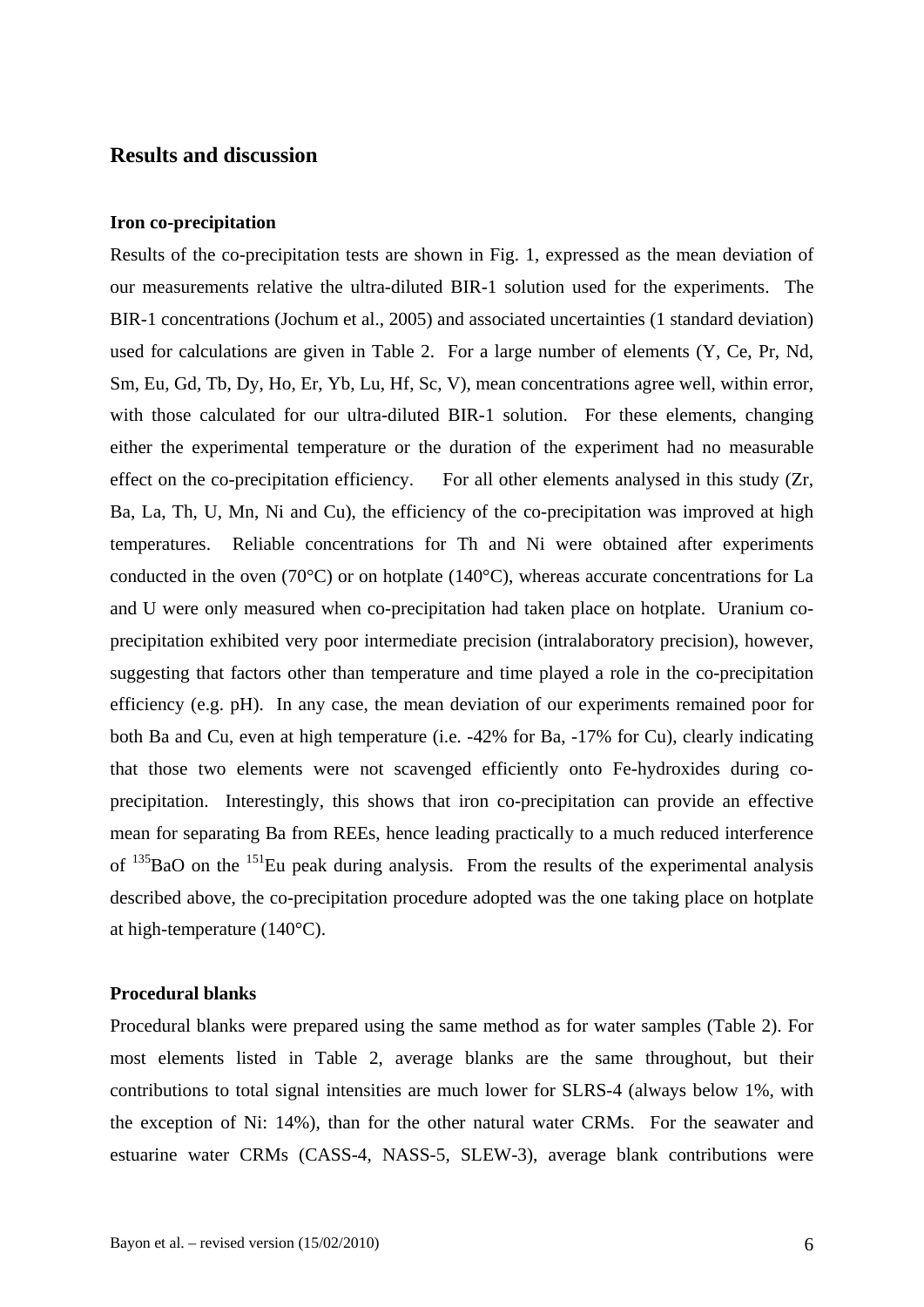always below 2% for REEs, Y, Ba, U and V, and below 10% for Zr and Hf. Total blank contributions for Th range from 7% (CASS-4), 17% (SLEW-3), to 24 % (NASS-5). Blank contributions can even be higher for Sc (up to >100% in NASS-5), Mn (up to 54% in NASS-5), Ni (up to 32% in NASS-5), and Cu (up to 28% in NASS-5). Clearly, the presence of high blank levels for these last four elements prevents their accurate determination in seawater using our procedure. Further improvement in the cleaning process of the Fe solution, using ion exchange resins, would be required to assess whether Mn, Ni, Cu and, to a lesser extent, Sc can be measured accurately and precisely by ICP-SFMS after iron co-precipitation and Tm addition.

#### **Natural water reference materials**

The analytical results for the natural water CRMs are summarized in Table 3 and Table 4, together with selected literature data, with uncertainties given as 2 standard deviations (2s) of the set of our replicate measurements, providing an estimate of intermediate precisions. The precision on our series of replicate measurements ( $n = 3$  for SLRS-4, CASS-4 and SLEW-3; n  $= 5$  for NASS-5) is also expressed as the relative standard deviation (RSD). Elements that were successfully determined during our co-precipitation experiments are listed in Table 3 and Table 4 and discussed below.

**Vanadium:** Vanadium concentrations are well-characterized in seawater and, with the exception of NASS-5, are certified in the CRMs analysed in this study. Our measured V concentrations agree within 10% with these certified/preferred values:  $1.28 \pm 0.02$  µg l<sup>-1</sup> for CASS-4 (certified value:  $1.18 \pm 0.16$  µg l<sup>-1</sup>);  $0.35 \pm 0.02$  µl L-1 for SLRS-4 (certified value:  $0.32 \pm 0.03$  ug l<sup>-1</sup>); 2.58  $\pm$  0.15 ug l<sup>-1</sup> for SLEW-3 (certified value: 2.57  $\pm$  0.31 ug l<sup>-1</sup>), and 1.33  $\pm$  0.03 µg l<sup>-1</sup> for NASS-5 (preferred value: 1.28  $\pm$  0.12 µg l<sup>-1</sup>; Jochum et al., 2005). Precision (RSD) for V is better than 3%.

**Rare earth elements and Yttrium:** Post-Archean Australian shales (PAAS)-normalized (Taylor and McClennan, 1985) REE patterns for the four natural water CRMs analysed are shown in Fig. 2. The accuracy of our procedure can be assessed by comparing our results to recently published high quality reference values (e.g. Shaw et al., 2003; Rodushkin et al., 2005; Zhu et al., 2005; Lawrence and Kamber, 2007; Rahmi et al., 2007). With few exceptions, our data are in agreement with those reported in these studies. Our Heavy REE data for CASS-4 and SLEW-3 are slightly lower (e.g. 26% for Lu and 20% for Yb) than those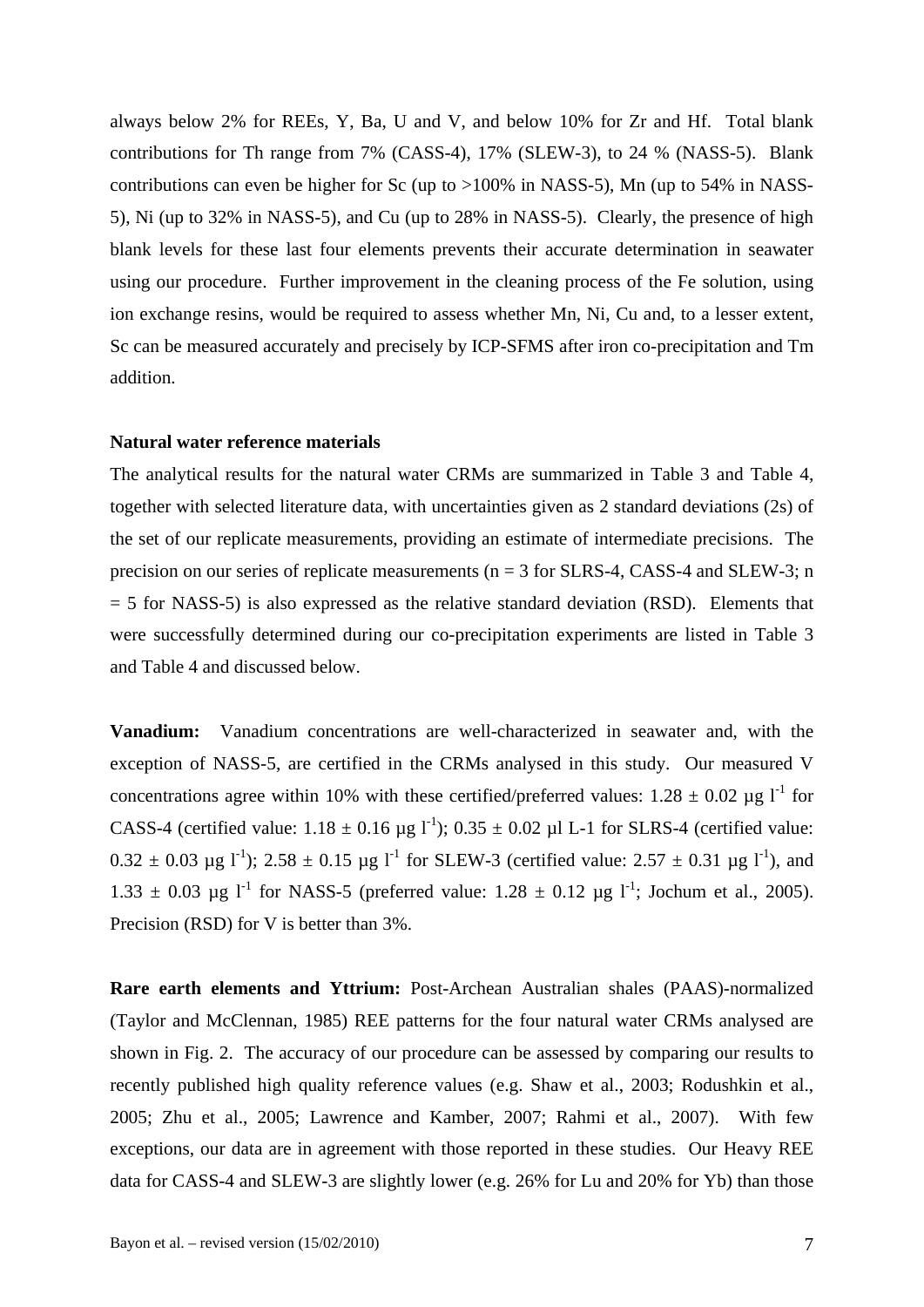from Lawrence and Kamber (2007), but very similar to those from Zhu et al. (2005). In addition, our Eu mean value for SLRS-4 is slightly higher  $($   $\sim$  15%) than those reported in other studies, which may indicate an undercorrection of the BaO+ interference. Precision for the REEs and Y is always below 5% RSD. Note that the Sm anomaly observed in Fig. 2 for each of the four CRMs analysed does not correspond to a natural oceanic or riverine feature. As discussed previously (see Lawrence and Kamber, 2007), these Sm anomalies were attributed to selective contamination during preparation of the reference materials.

**Hafnium:** Two Hf values have been reported for SLRS-4 (3.3  $\pm$  0.6 ng l<sup>-1</sup>; Rodushkin et al., 2005), and NASS-5 (0.22  $\pm$  0.04 ng l<sup>-1</sup>; Firdaus et al., 2007) following pre-concentration using solid-phase extraction on TSK-8-hydroxyquinoline resin. Our results for SLRS-4 (3.01  $\pm$  0.03 ng l<sup>-1</sup>) and NASS-5 (0.17  $\pm$  0.02 ng l<sup>-1</sup>) are in agreement with these published data, within ~ 9 and 23%, respectively. For CASS-4 and SLEW-3, our mean Hf concentrations are  $0.35 \pm 0.03$  ng l<sup>-1</sup> and  $0.19 \pm 0.02$  ng l<sup>-1</sup>, respectively. Relative standard deviations for Hf vary from  $\sim 0.6\%$  for SLRS-4 to  $\sim 7\%$  for NASS-5.

**Zirconium:** Our Zr mean value for NASS-5 (15.4  $\pm$  0.9 ng l<sup>-1</sup>) agrees well (within  $\sim$  6%) with that given by Firdaus et al. (2007):  $16.4 \pm 0.8$  ng l<sup>-1</sup>. However, our measured value for SLRS-4 (93  $\pm$  3 ng l<sup>-1</sup>) is slightly lower than the preferred value (120  $\pm$  15 ng l<sup>-1</sup>; Jochum et al., 2005) and that reported by Rodushkin et al. (2005):  $106 \pm 4$  ng l<sup>-1</sup>. To the best of our knowledge, there are also no published data for Zr in CASS-4 and SLEW-3, for which we have determined the following concentrations:  $25.3 \pm 0.4$  ng l<sup>-1</sup> and  $11 \pm 2$  ng l<sup>-1</sup>, respectively. The precision on our measured Zr values range from  $\sim 1\%$  RSD for CASS-4 to  $\sim 8\%$  RSD for SLEW-3.

**Thorium:** Results for Th in SLRS-4 (21.5  $\pm$  0.9 ng l<sup>-1</sup>) and CASS-4 (0.51  $\pm$  0.02 ng l<sup>-1</sup>) agree within ~ 20% with published values:  $18 \pm 3$  ng l<sup>-1</sup> (compiled, Yeghicheyan et al., 2001) and  $17 \pm 2$  ng l<sup>-1</sup> (Rodushkin et al., 2005) for SLRS-4;  $0.5 \pm 0.1$  ng l<sup>-1</sup> (Grindberg et al., 2005) and  $0.46 \pm 0.02$  ng l<sup>-1</sup> (Zhu et al., 2005). The concentration obtained for NASS-5 (0.17  $\pm$  0.02 ng  $1^{-1}$ ) agrees with the work of Zhu and co-workers (< 0.3 ng  $1^{-1}$ ), but differs markedly from the value proposed by Grindberg et al. $(0.6 \pm 0.1 \text{ ng } l^{-1})$ . Similarly, our Th value for SLEW-3  $(0.22 \pm 0.02 \text{ ng } l^{\text{-1}})$  disagrees with that given by Grindberg et al.  $(1.2 \pm 0.2 \text{ ng } l^{\text{-1}})$ . Unfortunately, there are no other Th reference data available for comparison, and additional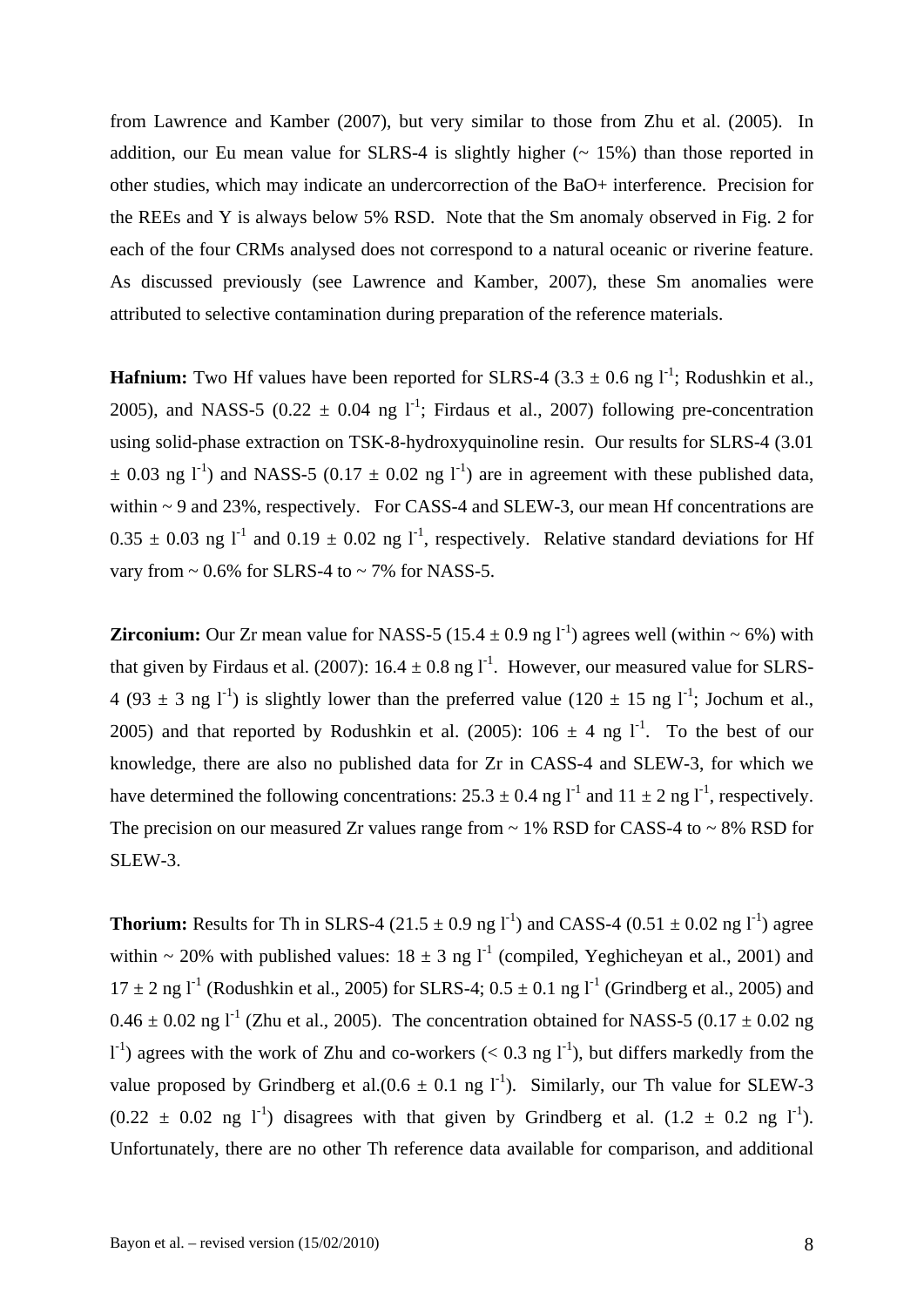work will be needed to better constrain the Th concentration in these last two CRMs. With the exception of NASS-5 ( $\sim$  7%), our relative standard deviations for Th are below 3%.

**Scandium:** There are only few published data for Sc in natural water CRMs:  $11.3 \pm 0.6$  ng  $1^{-1}$ (Krachler et al., 2004),  $12 \pm 1$  ng  $1^1$  (Rodushkin et al., 2005), both for SLRS-4. Our measured Sc concentration for SLRS-4 (11.1  $\pm$  0.9 ng l<sup>-1</sup>) agrees well (within  $\sim$  8%) with the data above, with a relative standard deviation better than 5%. Note that another, much higher, Sc value (52  $\pm$  3 ng l<sup>-1</sup>) was also proposed for SLRS-4 (Lukman et al., 2007), but it was obtained using ICP atomic emission spectroscopy. Our proposed values for SLEW-3, CASS-4 and NASS-5 are  $0.55 \pm 0.09$  ng l<sup>-1</sup> (8% RSD),  $0.08 \pm 0.06$  ng l<sup>-1</sup> (38% RSD), and < 0.08 ng l<sup>-1</sup>, respectively.

## **Summary**

An improved procedure was developed for the determination of trace element concentrations in seawater and other natural waters. The procedure involved addition of a Tm spike to 100 ml water samples, prior to a pre-concentration step using co-precipitation onto Fe-hydroxides, and measurement by ICP-SFMS. A series of experiments showed that the efficiency of coprecipitation is much improved for a number of trace elements when performed at high temperature (140°C) on hotplate. Results obtained in this study for a series of natural water CRMs (CASS-4, NASS-5, SLEW-3, SLRS-4) were, to a large extent, in agreement with literature data for the following elements: V, REEs, Y, Zr, Hf, Th, and Sc. The relative standard deviation was typically below 5% for V, REEs and Y, and better than 10% for Hf, Zr and Th. The determination of Sc concentration in the seawater CRMs (CASS-4 and NASS-5) was complicated by the presence of large blank contributions, and would require further development. Compared to other published methods, this procedure is relatively straightforward. It also allows simultaneous determination of several key elements (e.g. REEs, Hf, Zr, Th) that are particularly important in the study of marine biogeochemical processes, and hence should be particularly attractive as a routine method for future studies.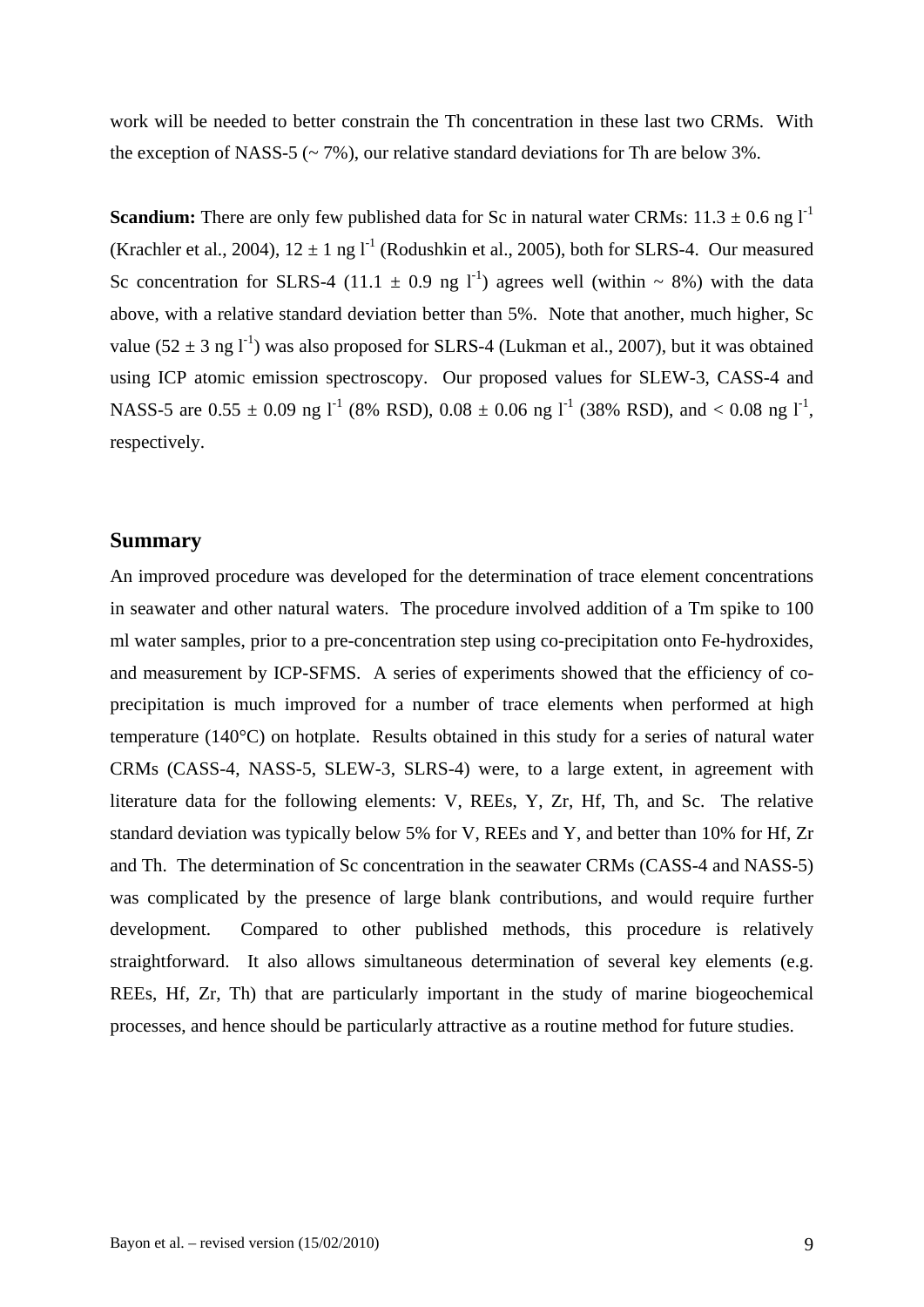# **Acknowledgement**

This study was funded through the ERIG-3D project (IFREMER and TOTAL). J. Etoubleau is thanked for discussion and helpful comments. Thomas Meisel (Editor) and three anonymous reviewers are acknowledged for providing thoughtful and detailed reviews.

## **References**

## **Aggarwal J.K., Shabani M.B., Palmer M.R. and Ragnarsdottir K.V. (1996)**

Determination of the rare earth elements in aqueous samples at sub-ppt levels by inductively coupled plasma mass spectrometry and flow injection ICPMS. **Analytical Chemistry, 68, 4418-4423**

## **Akagi T., Fuwa K. and Haraguchi H. (1985)**

Simultaneous multi-element determination of trace metals in sea water by inductively-coupled plasma atomic emission spectrometry after coprecipitation with gallium. **Analytica Chimica Acta, 177, 139-151.**

## **Barrat J.A., Keller F., Amossé J., Taylor R.N., Nesbitt R.W. and Hirata T. (1996)**

Determination of rare earth element in sixteen silicate reference samples by ICP-MS after Tm addition and ion exchange separation. **Geostandards Newsletter, 20,** 133-139.

# **Barrat J.A., Yamaguchi A., Greenwood R.C., Bohn M., Cotten J., Benoit M. and Franchi I.A. (2007)**

The Stannern trend eucrites: Contamination of main group eucritic magmas by crustal partial melts. **Geochimica Cosmochimica Acta, 71,** 4108-4124.

## **Bau M., Dulski P. (1996)**

Anthropogenic origin of positive gadolinium anomalies in river waters. **Earth and Planetary Science Letters, 143, 245-255** 

**Bayon G., Barrat J.A., Etoubleau J., Benoit M., Révillon S. and Bollinger C. (2009)**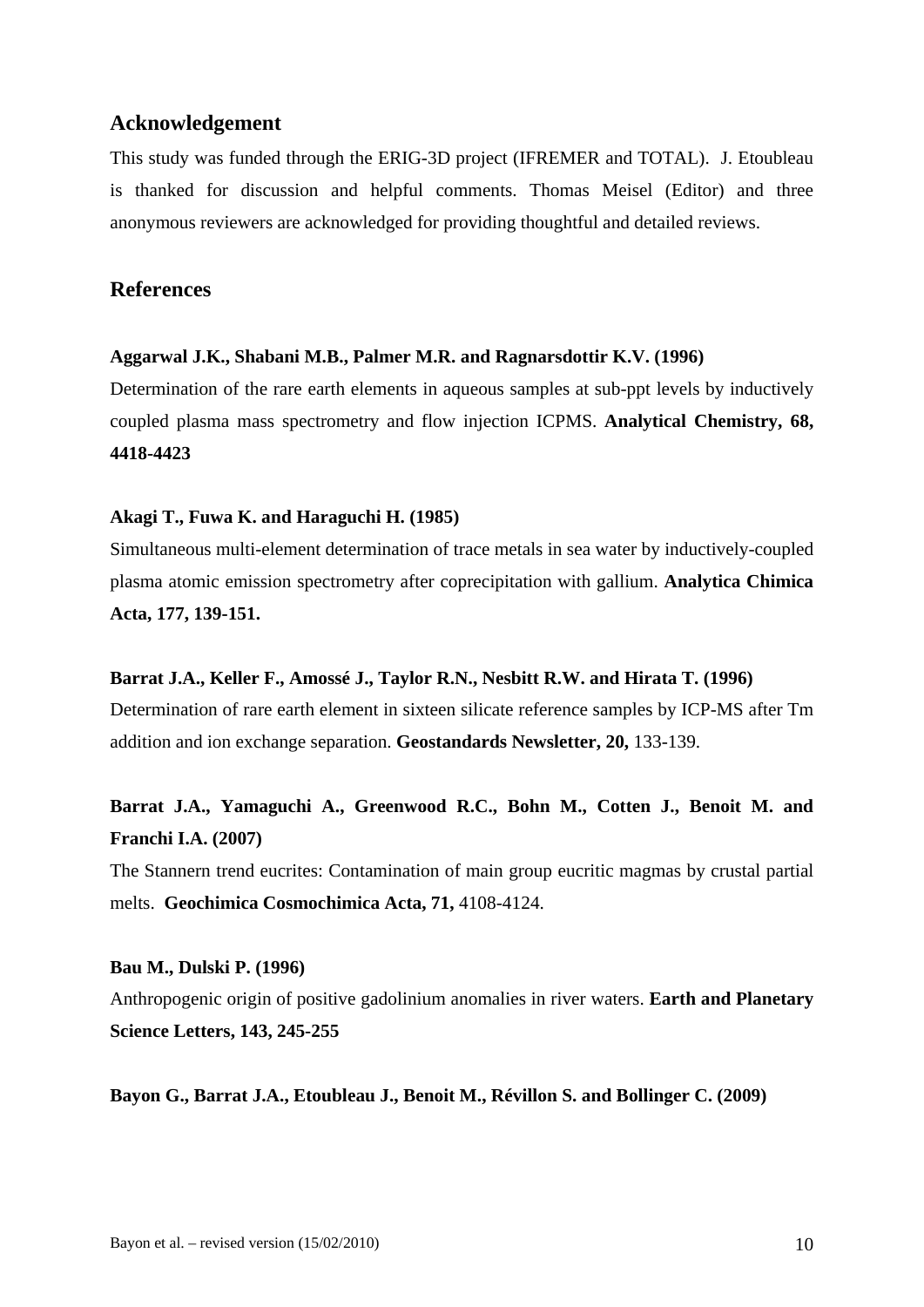Determination of rare earth elements, Sc, Y, Zr, Ba, Hf and Th in geological samples by ICP-MS after Tm addition and alkaline fusion. **Geostandards and Geoanalytical Resear**ch, 32, 51-62.

#### **Bruland K.W. and Lohan M.C. (2003)**

Controls of trace metals in seawater. **In: Elderfield H., Holland H.D. and Turekian K.K. (eds), Treatise on geochemistry. The Oceans and Marine Geochemistry vol. 6. Elsevier/Pergamon Press (London),** 23–48.

#### **Esser B.K., Volpe A., Kenneally J.M. and Smith D.K. (1994)**

Preconcentration and Purification of Rare Earth Elements in Natural Waters Using Silica-Immobilized 8-Hydroxyquinoline and a Supported Organophosphorus Extractant. **Analytical Chemistry, 66,** 1736-1742.

# **Firdaus M.L., Norisuye K., Sato T., Urushihara S., Nakagawa Y., Umetani S. and Sohrin Y. (2007)**

Preconcentration of Zr, Hf, Nb, Ta and W in seawater using solid-phase extraction on TSK-8 hydroxyquinoline resin and determination by inductively coupled plasma-mass spectrometry. **Analytica Chimica Acta, 583,** 296-302.

#### **Greaves M.J., Elderfield H. and Klinkhammer G.P. (1989)**

Determination of the rare earth elements in natural waters by isotope-dilution massspectrometry. **Analytica Chimica Acta, 218,** 265-280.

#### **Grinberg P., Willie S. and Sturgeon R.E. (2005)**

Determination of U, Th and Pu in natural waters, biological materials and clinical samples by ETV-ICP-MS. **Journal of Analytical Atomic Spectrometry, 20,** 717-723.

#### **Jochum K.P., Nohl U., Herwig K., Lammel E., Stoll B., Hofmann A.W. (2005)**

GeoReM: A new geochemical database for reference materials and isotopic standards. **Geostandards and Geoanalytical Research, 29,** 333–338.

**Krachler M., Zheng J., Fisher D. and Shotyk W. (2004)**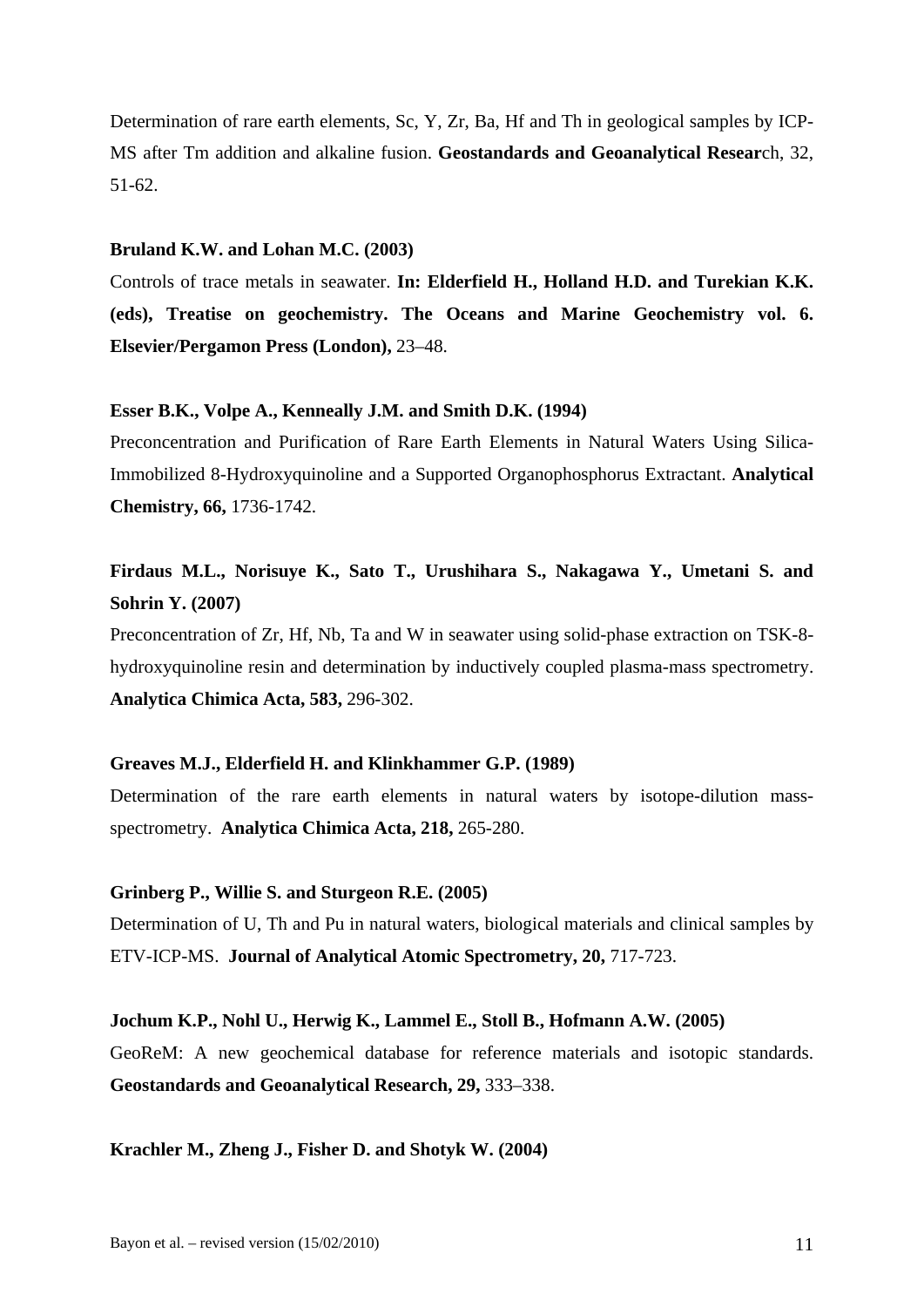Novel calibration procedure for improving trace element determinations in ice and water samples using ICP-SMS. **Journal of Analytical Atomic Spectrometry, 19,** 1017-1019.

#### **Lawrence M.G. and Kamber B.S. (2007)**

Rare earth element concentrations in the natural water reference materials (NRCC) NASS-5, CASS-4 and SLEW-3. **Geostandards and Geoanalytical Researc**h, 31, 95-103.

### **Lukman H., Akhmad S., Mitsuko O. and Shoji M. (2007)**

Synthesis of novel Chitosan resin derivatized with serine diacetic acid moiety and its application to on-line collection/concentration of trace elements and their determination using inductively coupled plasma-atomic emission spectrometry. **Analytica Chimica Acta, 588,**  73-81.

### **McKelvey B.A. and Orians K.J. (1998)**

The determination of dissolved zirconium and hafnium from seawater using isotope dilution inductively coupled plasma mass spectrometry. **Marine Chemistry, 60,** 245-255.

## **Möller P., Dulski P. and Luck J. (1992)**

Determination of rare earth elements in seawater by inductively coupled plasma-mass spectrometry. **Spectrochimica Acta Part B: Atomic Spectroscopy, 47,** 1379-1387.

## **Rahmi D., Zhu Y.B., Fujimori E., Umemura T. and Haraguchi H. (2007)**

Multielement determination of trace metals in seawater by ICP-MS with aid of down-sized chelating resin-packed minicolumn for preconcentration. **Talanta, 72,** 600-606.

## **Rodushkin I., Nordlund P., Engström E. and Baxter D.C. (2005)**

Improved multi-elemental analyses by inductively coupled plasma-sector field mass spectrometry through methane addition to the plasma. **Journal of Analytical Atomic Spectrometry, 20,** 1250-1255.

#### **Rodushkin I. and Ruth T. (1997)**

Determination of trace metals in estuarine and sea-water reference materials by high resolution inductively coupled plasma mass spectrometry. **Journal of Analytical Atomic Spectrometry, 12,** 1181-1185.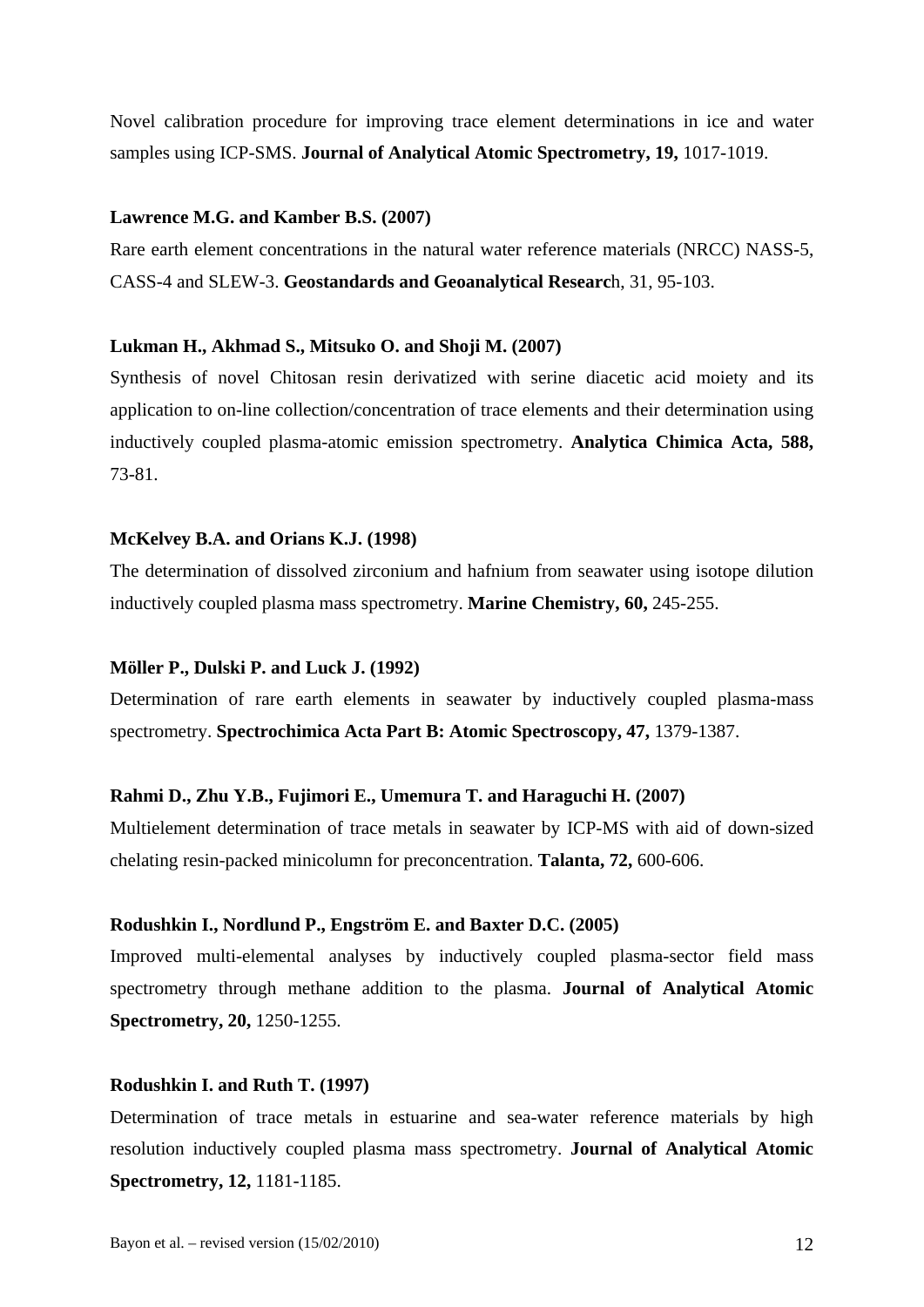#### **Shabani M.B., Akagi T., Shimizu H. and Masuda A. (1990)**

Determination of trace lanthanides and yttrium in seawater by inductively coupled plasma mass-spectrometry after preconcentration with solvent extraction and back-extraction. **Analytical Chemistry, 62,** 2709-2714.

#### **Shaw T.J., Duncan T. and Schnetger B. (2003)**

A preconcentration/matrix reduction method for the analysis of rare earth elements in seawater and groundwaters by isotope dilution ICPMS. **Analytical Chemistry, 75,** 3396- 3403.

#### **Taylor S.R. and McCLennan S.M. (1985)**

The Continental Crust: its Composition and Evolution. **Blackwell Scientific Publications (Oxford),** 312 pp.

## **Willie S.N. and Sturgeon R.E. (2001)**

Determination of transition and rare earth elements in seawater by flow injection inductively coupled plasma time-of-flight mass spectrometry. **Spectrochimica Acta Part B: Atomic Spectroscopy, 56,** 1707-1716.

#### **Wu J.F. and Boyle E.A. (1997)**

Low blank preconcentration technique for the determination of lead, copper, and cadmium in small-volume seawater samples by isotope dilution ICPMS. **Analytical Chemistry, 69,** 2464- 2470.

## **Yabutani T., Chiba K. and Haraguchi H. (2001)**

Multielement determination of trace elements in seawater by inductively coupled plasma mass spectrometry after tandem preconcentration with cooperation of chelating resin adsorption and lanthanum coprecipitation. **Bulletin of the Chemical Society of Japan, 74,** 31-38.

**Yeghicheyan D., Carignan J., Valladon M., Bouhnik Le Coz M., Le Cornec F., Castrec-Rouelle M., Robert M., Aquilina L., Aubry E., Churlaud C., Dia A., Deberdt S., Dupré**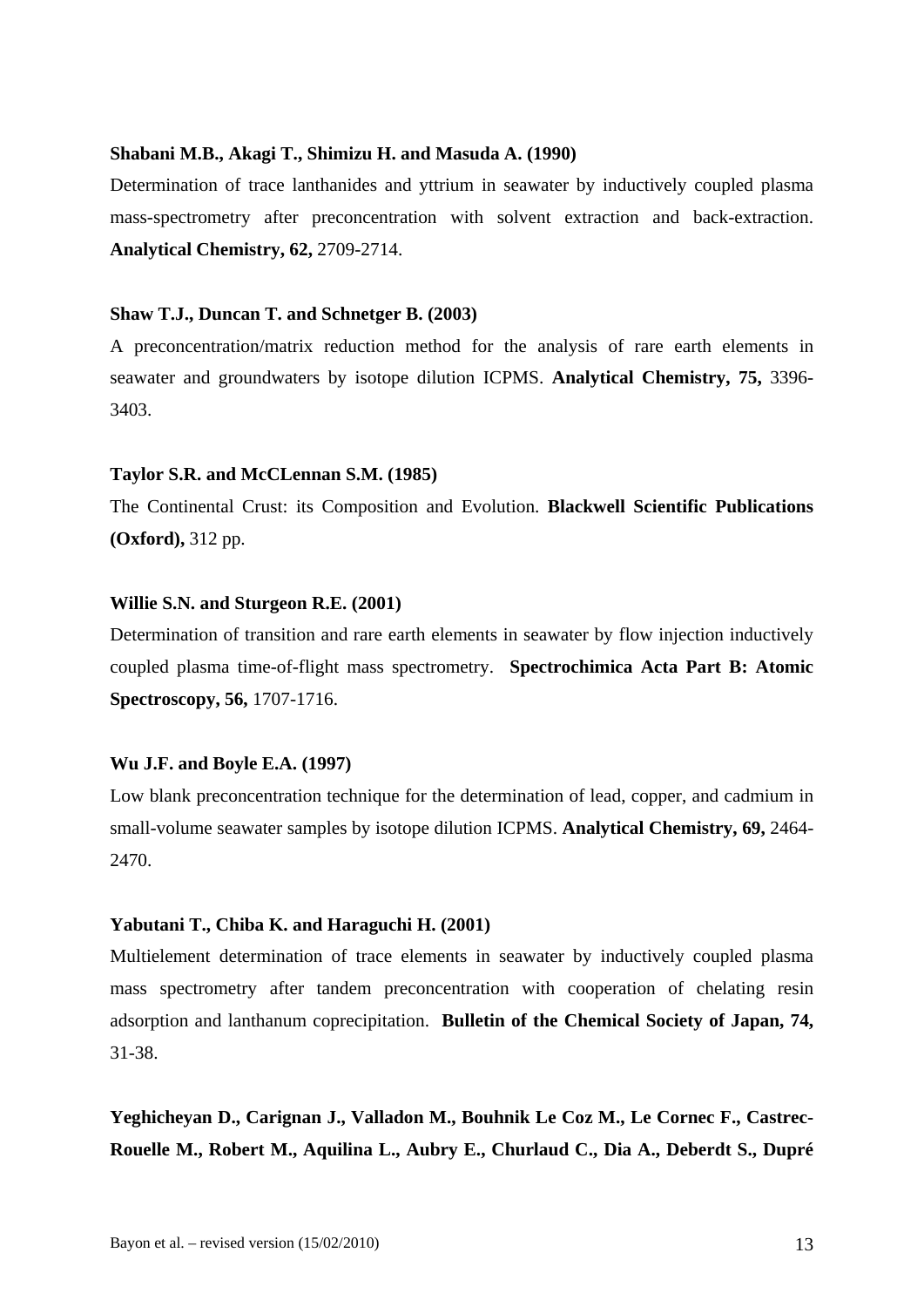# **B., Freydier R., Gruau G., Hénin O., de Kersabiec A.-M., Macé J., Marin L., Morin N., Petitjean P. and Serrat E. (2001)**

A compilation of silicon and thirty one trace elements measured in the natural river water reference material SLRS-4 (NRC-CNRC). **Geostandards Newsletter: The Journal of Geostandards and Geoanalysis, 25,** 465-474.

#### **Zhu Y., Itoh A., Fujimori E., Umemura T. and Haraguchi H. (2005)**

Multielement determination of trace metals in seawater by inductively coupled plasma mass spectrometry after tandem preconcentration using a chelating resin. **Bulletin of the Chemical Society of Japan, 78,** 659-667.

## **Figure captions**

**Figure 1.** Iron-coprecipitation experiments using Tm-doped ultra-diluted ( $\sim 2.500,000$  times) solutions of the rock standard BIR-1. Results are expressed as the mean deviation of our measurements relative to the BIR-1 ultra-diluted solution. This graph gives information on the degree of co-precipitation efficiency for the elements determined. For example, a relative deviation of -100% for any given element in this diagram would indicate that no scavenging occurred onto Fe-hydroxide phases during the experiment. The shaded areas represent the relative uncertainties in elemental concentrations of our BIR-1 diluted solution, calculated using the standard deviations given by Jochum et al. (2005) when available (see Table 2).

**Figure 2.** Post-Archean Australian Shales (PAAS)-normalized REE patterns for NRCC water reference materials. Normalization values are taken from Taylor and McCLennan (1985). Note that the Sm anomaly observed in each of the four CRM does not correspond to a natural oceanic feature, but reflects instead contamination during reference material preparation (e.g. Lawrence and Kamber, 2007).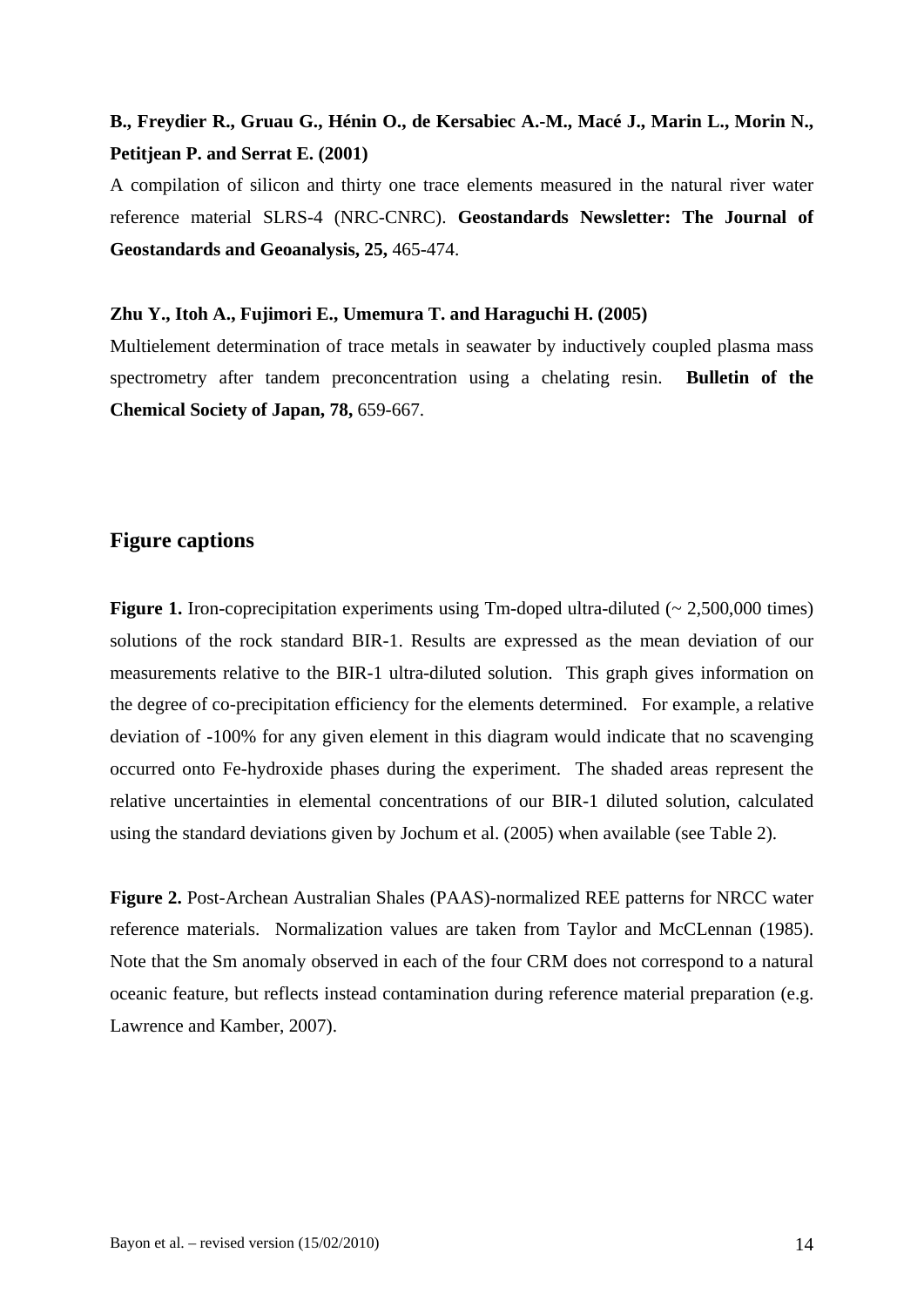#### **Table 1 . ICP-MS operating conditions and measurement parameters**

| <b>RF</b> power              | 1250 W                                                                                                                                                                                       |
|------------------------------|----------------------------------------------------------------------------------------------------------------------------------------------------------------------------------------------|
| Sample uptake rate           | 1 $ml/min$                                                                                                                                                                                   |
| Coolant argon flow rates     | 16.11 l/min                                                                                                                                                                                  |
| Auxiliary argon flow rates   | $0.61$ I/min                                                                                                                                                                                 |
| Nebulizer argon flow rates   | $0.88$ $l/min$                                                                                                                                                                               |
| Torch                        | quartz                                                                                                                                                                                       |
| Nebulizer                    | Teflon® 100 µl                                                                                                                                                                               |
| Spray chamber                | Stable Sample Introduction (SSI) dual quartz chamber                                                                                                                                         |
| Cones                        | Nickel                                                                                                                                                                                       |
| Low resolution mode (LRM)    | <sup>89</sup> Y, <sup>90</sup> Zr, <sup>135</sup> Ba, <sup>139</sup> La, <sup>140</sup> Ce, <sup>141</sup> Pr, <sup>146</sup> Nd, <sup>147</sup> Sm, <sup>151</sup> Eu                       |
|                              | <sup>157</sup> Gd <sup>, 159</sup> Tb, <sup>163</sup> Dy, <sup>165</sup> Ho, <sup>167</sup> Er, <sup>174</sup> Yb, <sup>175</sup> Lu, <sup>178</sup> Hf, <sup>232</sup> Th, <sup>238</sup> U |
| Medium resolution mode (MRM) | <sup>45</sup> Sc. <sup>51</sup> V. <sup>55</sup> Mn. <sup>60</sup> Ni. <sup>63</sup> Cu                                                                                                      |
| Acquisition mode             | E-scan                                                                                                                                                                                       |
| No. of scans                 | $4$ (LRM) + 4 (MRM)                                                                                                                                                                          |
| Ion lens settings            | Adjusted daily to obtain maximum signal intensity                                                                                                                                            |
| Wash time                    | 3 min (5% $v/v$ HNO <sub>3</sub> )                                                                                                                                                           |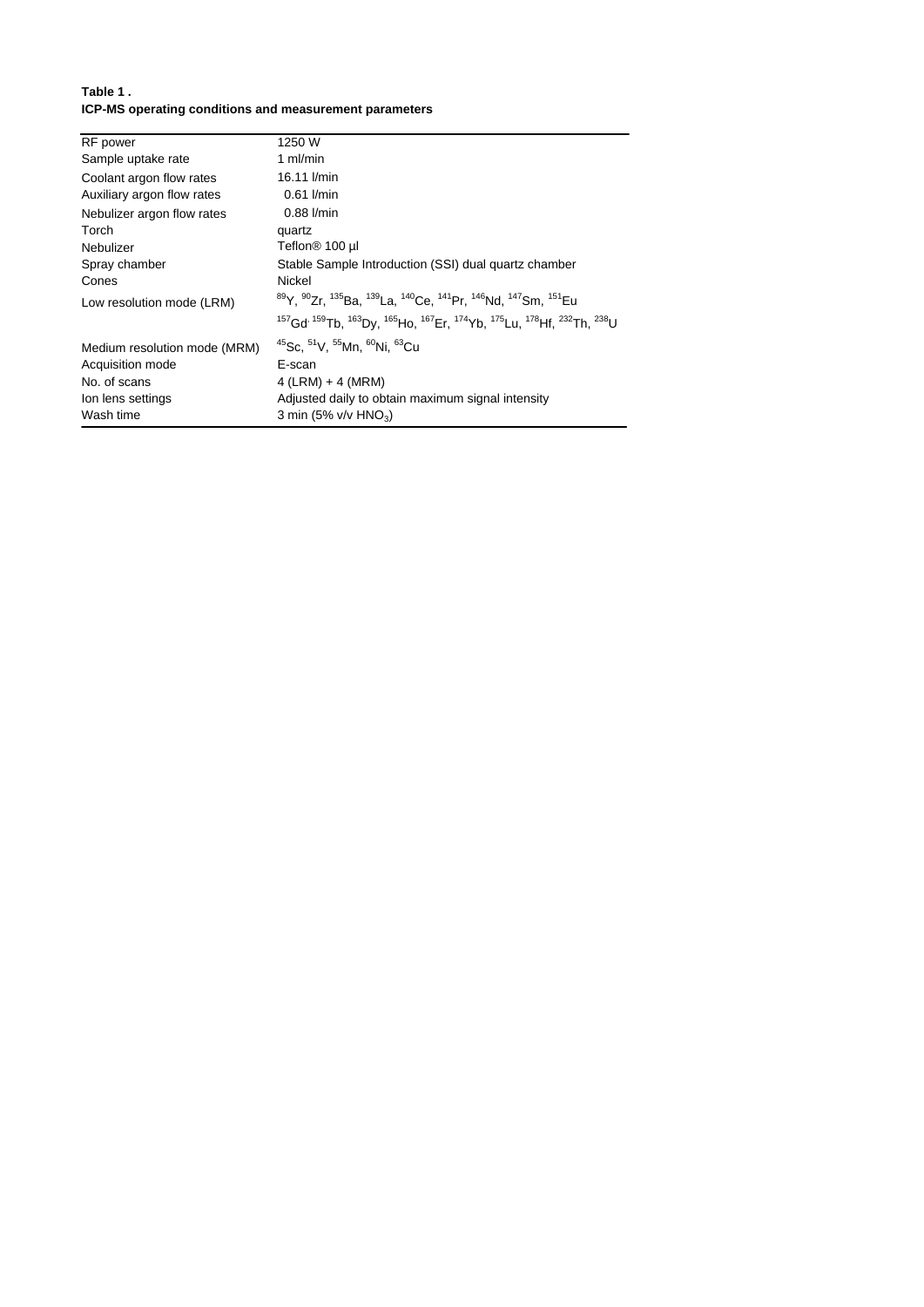#### **Table 2.**

**Total procedural blank, blank contribution to studied reference materials and concentration values of BHVO-2 and BIR-1 used in this study**

|                | Procedural<br>blank (pg) |        | <b>Blank contribution to studied reference</b> | materials (%) | BHVO-2<br>$(\mu g g^{-1})$ | <b>BIR-1 (s)</b><br>$(\mu g g^{-1})$      |                                              |                   |
|----------------|--------------------------|--------|------------------------------------------------|---------------|----------------------------|-------------------------------------------|----------------------------------------------|-------------------|
| <b>Element</b> |                          | CASS-4 | SLEW-3                                         | <b>NASS-5</b> | <b>SLRS-4</b>              | (Barrat et al.,<br>2007)<br>best estimate | (Jochum et al.,<br>2005)<br>preferred values |                   |
| Y              | 9                        | 0.4    | 0.2                                            | 0.3           | 0.1                        | 27.6                                      | 15.6                                         | (0.9)             |
| Zr             | 78                       | 3      | 6                                              | 5             | 0.8                        | 178                                       | 14                                           | (0.1)             |
| Ba             | 244                      | 1.0    | 0.2                                            | 1.2           |                            | 131                                       | 7.14                                         |                   |
| La             | 5.8                      | 0.6    | 0.7                                            | 0.4           | 0.02                       | 15.2                                      | 0.615                                        | (0.021)           |
| Ce             | 7.3                      | 1.9    | 1.1                                            | 1.3           | 0.02                       | 37.5                                      | 1.92                                         | (0.08)            |
| Pr             | 0.8                      | 0.6    | 0.5                                            | 0.4           | 0.01                       | 5.31                                      | 0.37                                         | (0.02)            |
| Nd             | 3.4                      | 0.6    | 0.4                                            | 0.4           | 0.01                       | 24.5                                      | 2.38                                         | (0.01)            |
| Sm             | 0.6                      | 0.1    | 0.1                                            | 0.1           | 0.01                       | 6.07                                      | 1.12                                         | (0.02)            |
| Eu             | 0.4                      | 1.8    | 0.7                                            | 1.2           | 0.04                       | 2.07                                      | 0.53                                         |                   |
| Gd             | 1.0                      | 0.8    | 0.3                                            | 0.5           | 0.03                       | 6.24                                      | 1.87                                         | (0.04)            |
| Tb             | 0.2                      | 0.9    | 0.4                                            | 0.6           | 0.04                       | 0.94                                      | 0.36                                         | (0.03)            |
| Dy             | 0.4                      | 0.3    | 0.1                                            | 0.2           | 0.02                       | 5.31                                      | 2.51                                         |                   |
| Ho             | 0.2                      | 0.6    | 0.2                                            | 0.4           | 0.04                       | 1.00                                      | 0.56                                         | (0.05)            |
| Er             | 0.4                      | 0.3    | 0.1                                            | 0.2           | 0.03                       | 2.54                                      | 1.66                                         |                   |
| Tm             | 0.3                      | 0.2    | 0.1                                            | 0.2           | 0.02                       | 0.35                                      | 0.25                                         | (0.03)            |
| Yb             | 0.2                      | 0.2    | 0.1                                            | 0.2           | 0.02                       | 2.00                                      | 1.65                                         |                   |
| Lu             | 0.1                      | 0.4    | 0.2                                            | 0.3           | 0.04                       | 0.27                                      | 0.25                                         | (0.02)            |
| Hf             | 1.8                      | 5      | 9                                              | 10            | 0.6                        | 4.28                                      | 0.582                                        | (0.004)           |
| Th             | 3.8                      | 7      | 17                                             | 24            | 0.2                        | 1.21                                      |                                              | $0.032$ $(0.004)$ |
| U              | 2.0                      | 0.001  | 0.001                                          | 0.001         | 0.04                       | 0.41                                      |                                              | $0.01$ $(0.001)$  |
| Sc             | 6.2                      | 58     | 10                                             | >100          | 0.6                        | 32.3                                      | 43                                           | (2)               |
| $\vee$         | 334                      | 0.3    | 0.1                                            | 0.3           | 1.0                        | 317                                       | 319                                          | (18)              |
| Mn             | 11284                    | 11     | 12                                             | 54            |                            | 1290                                      | 1363                                         |                   |
| Ni             | 5250                     | 25     | 8                                              | 32            | 14                         | 121                                       | 166                                          | (7)               |
| Cu             | 2350                     | 10     | 3                                              | 28            |                            | 123                                       | 119                                          | (8)               |

s: standard deviation.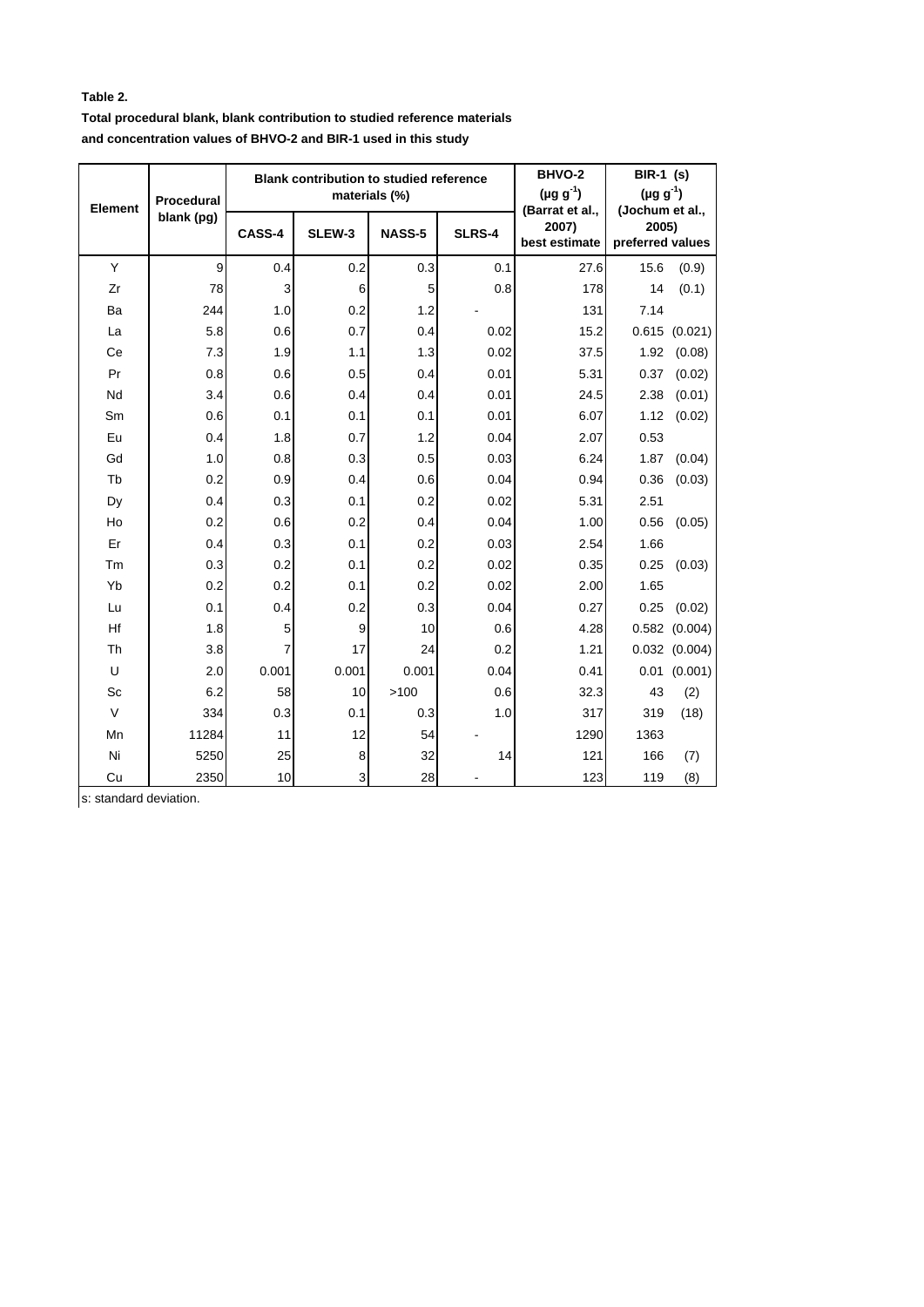| Sample         |                        |                          | CASS-4     |                         |               | <b>NASS-5</b>          |                          |            |                         |                        |                         |
|----------------|------------------------|--------------------------|------------|-------------------------|---------------|------------------------|--------------------------|------------|-------------------------|------------------------|-------------------------|
| Reference      |                        | Bayon et al. (This work) |            | Lawrence                | Zhu et        |                        | Bayon et al. (This work) |            | Lawrence                | Rahmi et<br>al. (2007) | Shaw et                 |
| <b>Element</b> | <b>Mean</b><br>$(n=3)$ | s                        | <b>RSD</b> | and<br>Kamber<br>(2007) | al.<br>(2005) | <b>Mean</b><br>$(n=5)$ | s                        | <b>RSD</b> | and<br>Kamber<br>(2007) |                        | al.<br>(2003)           |
| $\vee$         | 1280                   | 19                       | 0.7        | nd                      | 1010          | 1331                   | 30                       | 1.1        | nd                      | nd                     | nd                      |
| Υ              | 21                     | 0                        | 0.5        | 21.7                    | 21            | 26                     | 1                        | 1.4        | 22.5                    | 20.7                   | nd                      |
| Zr             | 25.3                   | 0.4                      | 0.9        | nd                      | nd            | 15.4                   | 0.9                      | 2.9        | nd                      | nd                     | nd                      |
| La             | 9.3                    | 0.2                      | 0.8        | 9.5                     | 8.7           | 13.0                   | 0.4                      | 1.4        | 12.4                    | 11.8                   | 12.1                    |
| Ce             | 3.85                   | 0.03                     | 0.3        | 4.7                     | 4.2           | 5.55                   | 0.11                     | 1.0        | 5.8                     | 5.2                    | 4.5                     |
| Pr             | 1.311                  | 0.005                    | 0.2        | 1.43                    | 1.34          | 2.11                   | 0.05                     | 1.3        | 2.13                    | 1.84                   | $\overline{\mathbf{c}}$ |
| Nd             | 5.51                   | 0.05                     | 0.4        | 6.16                    | 5.8           | 8.8                    | 0.3                      | 1.8        | 8.61                    | 7.50                   | 8.9                     |
| Sm             | 5.73                   | 0.04                     | 0.3        | 5.85                    | 5.4           | 4.84                   | 0.11                     | 1.1        | 4.84                    | 4.50                   | 4.5                     |
| Eu             | 0.21                   | 0.02                     | 4.6        | 0.25                    | 0.25          | 0.305                  | 0.014                    | 2.3        | 0.34                    | 0.29                   | 0.27                    |
| Gd             | 1.34                   | 0.06                     | 2.4        | 1.37                    | 1.5           | 1.90                   | 0.07                     | 1.8        | 1.87                    | 1.59                   | 1.6                     |
| Tb             | 0.189                  | 0.008                    | 2.1        | 0.21                    | 0.19          | 0.283                  | 0.006                    | 1.1        | 0.28                    | 0.24                   | 0.21                    |
| Dy             | 1.39                   | 0.04                     | 1.4        | 1.52                    | 1.20          | 1.93                   | 0.07                     | 1.9        | 1.86                    | 1.8                    | 1.78                    |
| Ho             | 0.368                  | 0.008                    | 1.1        | 0.42                    | 0.38          | 0.48                   | 0.02                     | 1.8        | 0.48                    | 0.43                   | 0.37                    |
| Er             | 1.202                  | 0.010                    | 0.4        | 1.41                    | 1.12          | 1.50                   | 0.03                     | 0.9        | 1.46                    | 1.36                   | 1.37                    |
| Yb             | 1.15                   | 0.02                     | 0.7        | 1.46                    | 1.3           | 1.30                   | 0.03                     | 1.3        | 1.32                    | 1.13                   | 1.2                     |
| Lu             | 0.184                  | 0.002                    | 0.6        | 0.26                    | 0.2           | 0.204                  | 0.009                    | 2.1        | 0.19                    | 0.2                    | 0.18                    |
| Hf             | 0.35                   | 0.03                     | 3.7        | nd                      | nd            | 0.17                   | 0.02                     | 7.1        | nd                      | nd                     | nd                      |
| Th             | 0.51                   | 0.02                     | 1.7        | nd                      | 0.46          | 0.17                   | 0.02                     | 7.1        | nd                      | nd                     | nd                      |
| Sc             | 0.08                   | 0.06                     | 37.6       | nd                      | nd            |                        | < 0.08                   |            | nd                      | nd                     | nd                      |

**Table 3. Trace element concentrations (ng l-1 ) for CASS-4 and NASS-5**

s: precision expressed as 1 standard deviation of n replicate measurements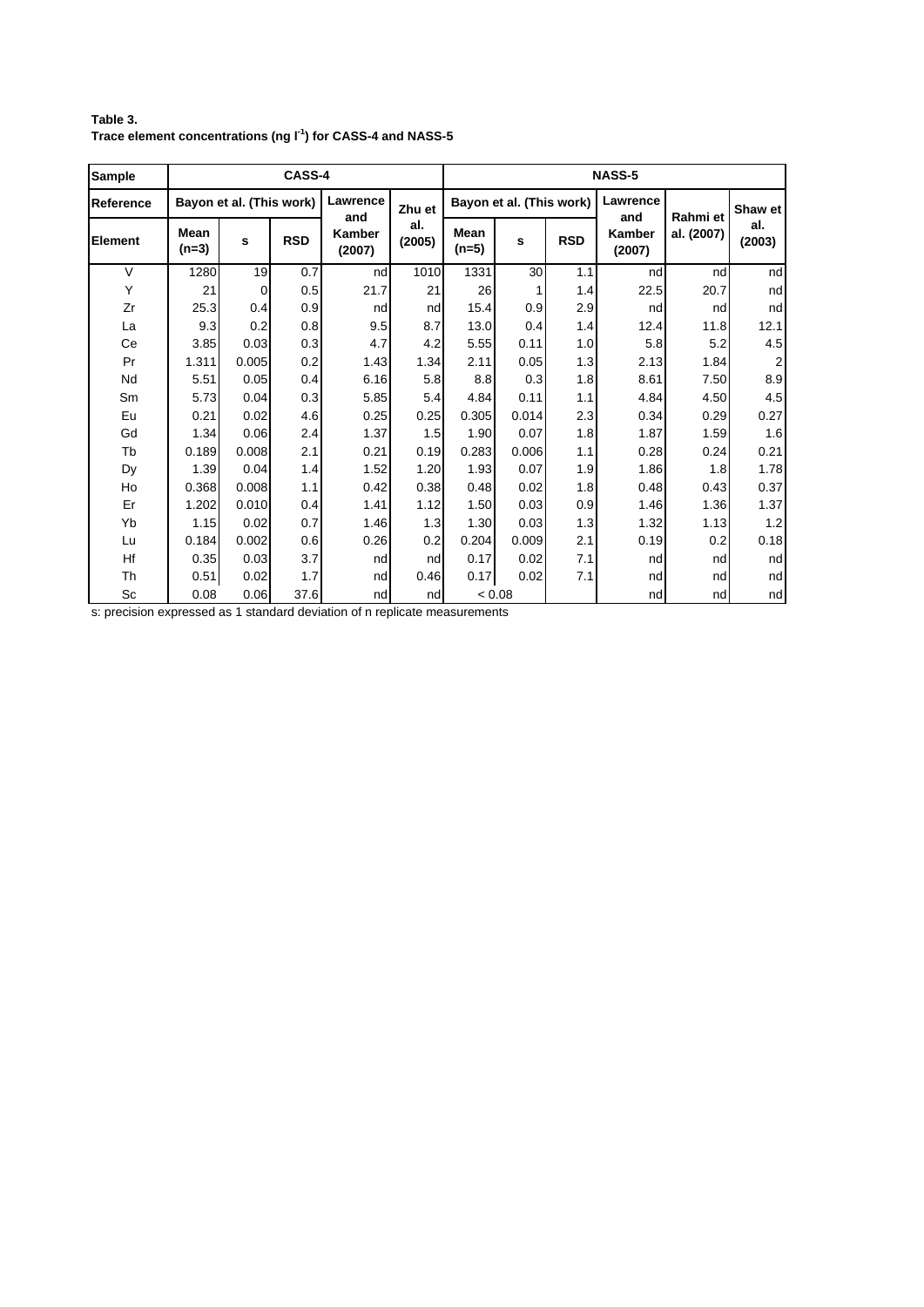**Table 4 Trace element concentrations (ng l-1 ) for SLEW-3 and SLRS-4**

| Sample    |                          |       | SLEW-3     |                         | <b>SLRS-4</b>          |                          |            |                                |                                   |  |  |
|-----------|--------------------------|-------|------------|-------------------------|------------------------|--------------------------|------------|--------------------------------|-----------------------------------|--|--|
| Reference | Bayon et al. (This work) |       |            | Lawrence                |                        | Bayon et al. (This work) |            | Lawrence                       |                                   |  |  |
| Element   | Mean<br>$(n=3)$          | s     | <b>RSD</b> | and<br>Kamber<br>(2007) | <b>Mean</b><br>$(n=3)$ | s                        | <b>RSD</b> | and<br><b>Kamber</b><br>(2007) | <b>Rodushkin</b><br>et al. (2005) |  |  |
| $\vee$    | 2584                     | 152   | 2.9        | nd                      | 346                    | 20                       | 2.8        | nd                             | nd                                |  |  |
| Y         | 42                       | 3     | 4.2        | 39.5                    | 149                    | 6                        | 1.9        | 138.2                          | 142                               |  |  |
| Zr        | 11                       | 2     | 8.4        | nd                      | 93                     | 3                        | 1.6        | nd                             | 106                               |  |  |
| La        | 7.7                      | 0.4   | 2.5        | 8.0                     | 282                    | 11                       | 2.0        | 295                            | 292                               |  |  |
| Ce        | 6.6                      | 0.3   | 2.0        | 7.6                     | 357                    | 14                       | 1.9        | 370                            | 365                               |  |  |
| Pr        | 1.64                     | 0.08  | 2.3        | 1.73                    | 70                     | $\overline{2}$           | 1.5        | 72                             | 70                                |  |  |
| Nd        | 7.93                     | 0.13  | 0.8        | 8.50                    | 270                    | 6                        | 1.1        | 273                            | 274                               |  |  |
| Sm        | 7.2                      | 0.3   | 1.9        | 7.1                     | 57.9                   | 1.3                      | 1.1        | 58.1                           | 53.9                              |  |  |
| Eu        | 0.480                    | 0.012 | 1.3        | 0.61                    | 9.43                   | 0.13                     | 0.7        | 8.08                           | 7.6                               |  |  |
| Gd        | 3.1                      | 0.2   | 3.3        | 3.11                    | 33.8                   | 2.2                      | 3.2        | 35.1                           | 33.2                              |  |  |
| Tb        | 0.453                    | 0.013 | 1.5        | 0.45                    | 4.33                   | 0.07                     | 0.9        | 4.47                           | 4                                 |  |  |
| Dy        | 3.38                     | 0.09  | 1.3        | 3.38                    | 24.2                   | 1.4                      | 2.8        | 23.7                           | 22.9                              |  |  |
| Ho        | 0.91                     | 0.02  | 1.2        | 0.92                    | 4.8                    | 0.2                      | 2.5        | 4.9                            | 4.4                               |  |  |
| Er        | 2.70                     | 0.07  | 1.2        | 2.75                    | 13.6                   | 0.2                      | 0.9        | 13.2                           | 12.8                              |  |  |
| Yb        | 1.849                    | 0.002 | 0.1        | 2.07                    | 12.6                   | 0.3                      | 1.1        | 12.1                           | 11.4                              |  |  |
| Lu        | 0.291                    | 0.009 | 1.6        | 0.33                    | 1.93                   | 0.06                     | 1.5        | 1.94                           | 1.8                               |  |  |
| Hf        | 0.19                     | 0.02  | 5.2        | nd                      | 3.01                   | 0.03                     | 0.6        | nd                             | 3.3                               |  |  |
| Th        | 0.22                     | 0.01  | 2.1        | nd                      | 21.5                   | 0.9                      | 2.1        | nd                             | 17                                |  |  |
| Sc        | 0.55                     | 0.09  | 7.9        | nd                      | 11.1                   | 0.9                      | 4.3        | nd                             | 12                                |  |  |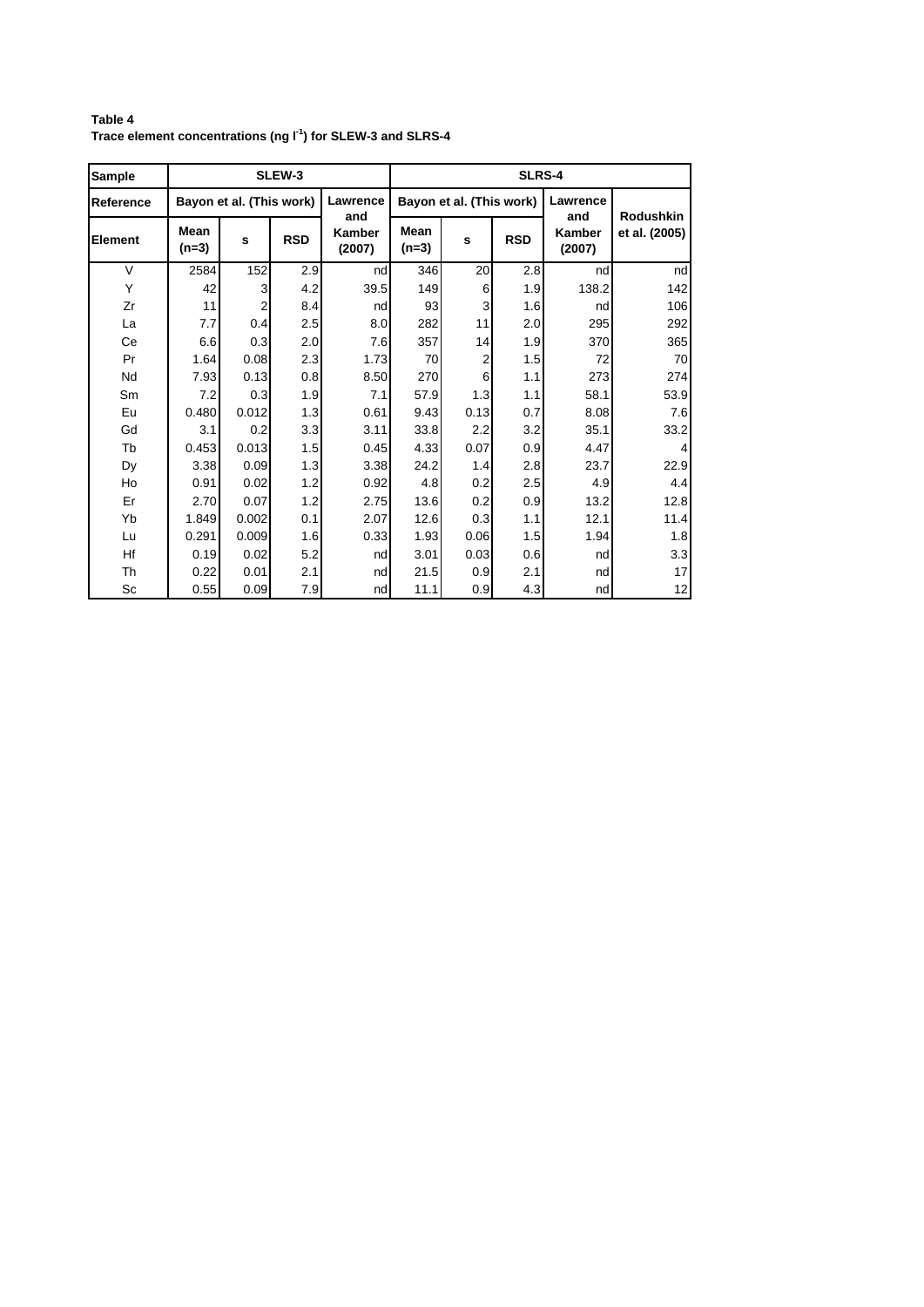

**Fig1**